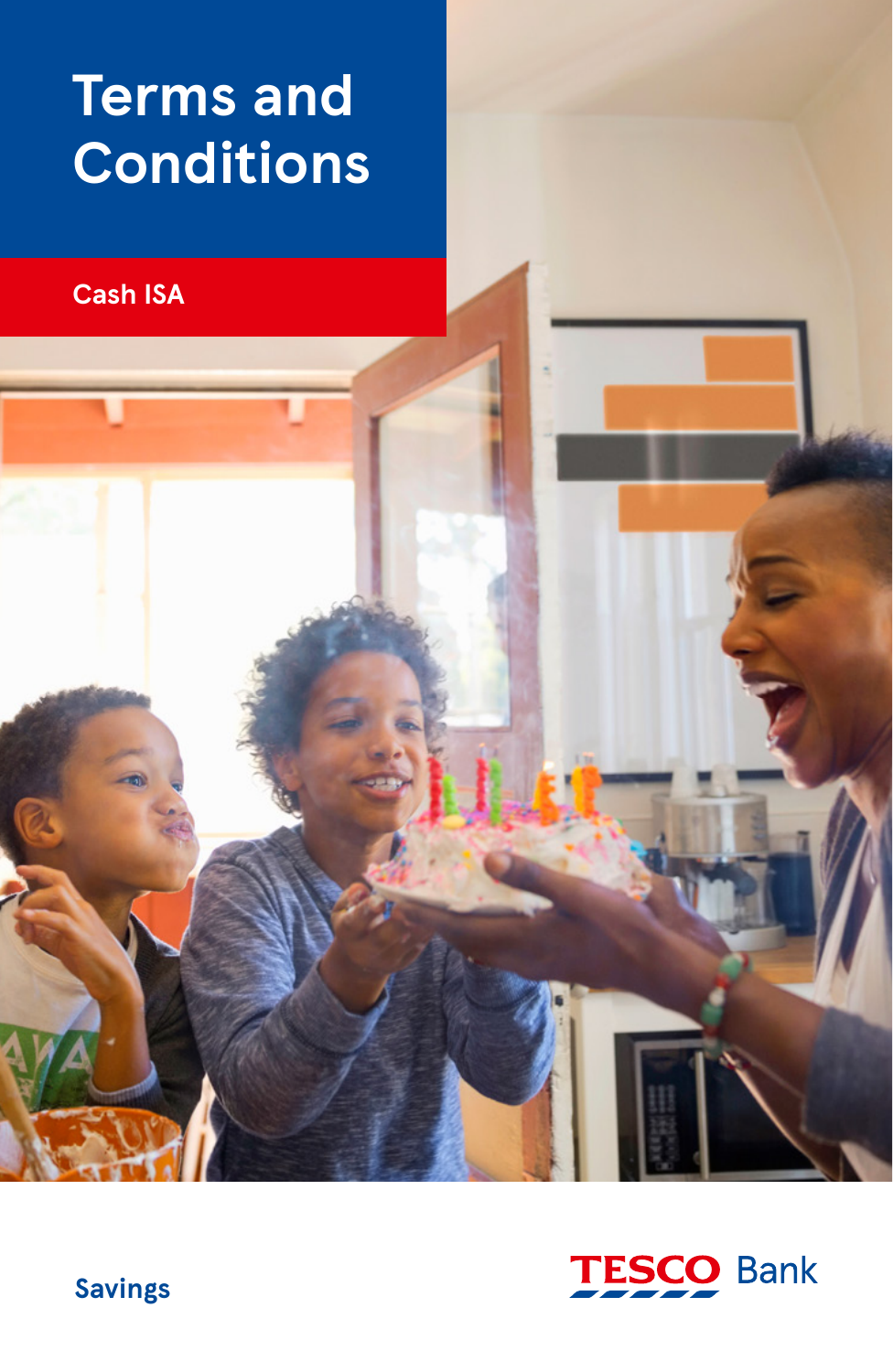# **Contents**

|  | <b>Page 2</b> Section 1 Fixed Rate Cash ISA                                                                     |
|--|-----------------------------------------------------------------------------------------------------------------|
|  | <b>Page 10</b> Section 2 Instant Access Cash ISA                                                                |
|  | <b>Page 20</b> Section 3 General Conditions relating to both Fixed Rate Cash ISA<br>and Instant Access Cash ISA |

# **Your agreement with us is made up of the following:**

- **1. This document** it explains how your account operates.
- **2. The Welcome letter** it outlines the account number and sort code which will operate on your account.
- **3. The Key Features Document/Summary Box** it outlines the interest rates which will operate on your account.

Once your account is open, we'll also give you some more information to help you get the most out of your account.

If you use Online Banking or the Mobile App, you'll need to sign up for the separate terms and conditions for those services.

# **Your right to cancel:**

If you change your mind and no longer wish to open this account, you can cancel the account within 30 days of the date on your Welcome letter. You can also close the account anytime after that by contacting us on **0345 678 5678\***.

# **Keeping you in control:**

We've designed the Tesco Bank Fixed Rate Cash ISA and Instant Access Cash ISA to keep you in control:

- **If things go wrong** we're here to help. You're protected against fraudulent transactions and we'll sort things out as soon as we can. For more information please see the 'Refunds' section.
- **Banking your way** we'll help you manage your money wherever you want to online, by mobile or by telephone.

\*This number may be included as part of any inclusive call minutes provided by your phone operator.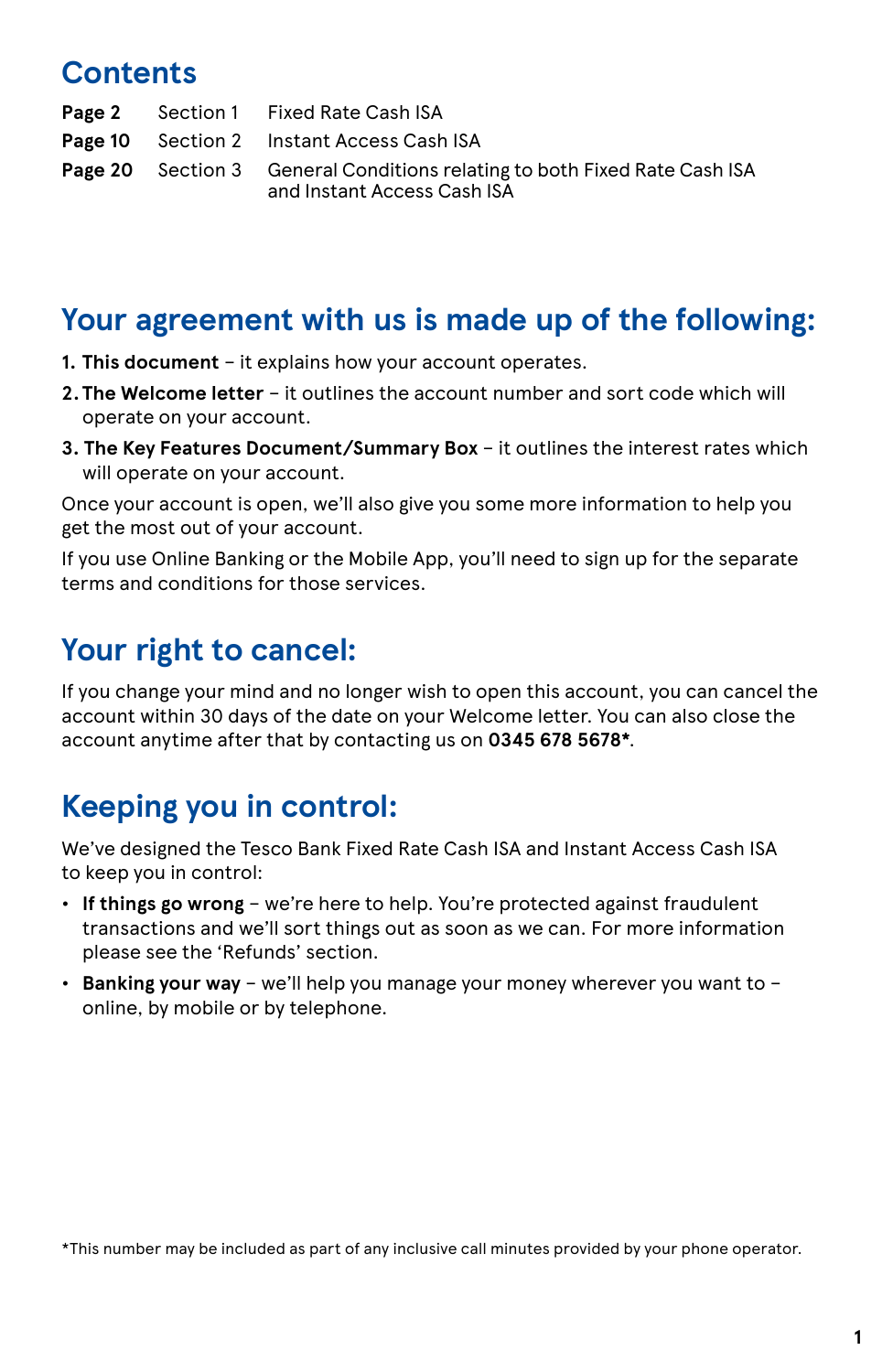# **Section 1**

# **Fixed Rate Cash ISA**

**Sections 1 and 3 of this document together with your Key Features Document/ Summary Box and Welcome Letter forms your terms and conditions for your Fixed Rate Cash ISA.**

| About your account                              |                                                                                                                                                                                                                                                                                                                                                                                                                                                                                                                                                                                                                      |
|-------------------------------------------------|----------------------------------------------------------------------------------------------------------------------------------------------------------------------------------------------------------------------------------------------------------------------------------------------------------------------------------------------------------------------------------------------------------------------------------------------------------------------------------------------------------------------------------------------------------------------------------------------------------------------|
| <b>What is a Fixed</b><br><b>Rate Cash ISA?</b> | A Fixed Rate Cash ISA is a savings account which allows you to earn interest at<br>a fixed rate on money you save, tax free. The only way to keep the money you<br>save in your Fixed Rate Cash ISA tax free is to keep it in an ISA (other types of<br>ISA's include; Cash ISA, Stocks and Shares ISA, Innovative Finance ISA, Lifetime<br>ISA and Help to Buy ISA). If you withdraw money, it will lose its tax free status.<br>You can send your money at any time to another ISA provider by using the ISA<br>transfer process. For more information on this, please see the 'Transferring your<br>ISA' section. |
|                                                 | The account is available for personal use only. Business transactions are not<br>permitted on this account.                                                                                                                                                                                                                                                                                                                                                                                                                                                                                                          |
| <b>Things you</b><br>need to know               | A Fixed Rate Cash ISA must be in your sole name, which means you cannot open<br>a Fixed Rate Cash ISA in joint names.                                                                                                                                                                                                                                                                                                                                                                                                                                                                                                |
|                                                 | When you pay money into a Fixed Rate Cash ISA this is known as making a<br>'subscription'. You can only make subscriptions up to a maximum limit each year.<br>This is known as the 'annual allowance'.                                                                                                                                                                                                                                                                                                                                                                                                              |
|                                                 | Your Fixed Rate Cash ISA gives you a guaranteed rate of interest over the term.<br>With a Fixed Rate Cash ISA, you can make subscriptions up to your annual<br>allowance in the first 30 days from your account opening. After that, you can't<br>make any further subscriptions until the end of the fixed term of your account.                                                                                                                                                                                                                                                                                    |
|                                                 | When you open your Fixed Rate Cash ISA you must set up a linked account to send<br>money out from your Fixed Rate Cash ISA ('a Linked Account'). Please note that<br>you can set up more than one account.                                                                                                                                                                                                                                                                                                                                                                                                           |
| <b>What is a Linked</b><br><b>Account?</b>      | A Linked Account is another account you have told us about and held in your<br>name with another bank in the UK or another internal Tesco Bank account in<br>your name. You'll need the account number and sort code of the account you<br>want to set up as a Linked Account. In certain circumstances documentation or<br>additional checks may be required to confirm the Linked Account is in your own<br>name. We may ask you if the Linked Account is a personal or business account.                                                                                                                          |
| Who can have                                    | To subscribe to a Fixed Rate Cash ISA you must:                                                                                                                                                                                                                                                                                                                                                                                                                                                                                                                                                                      |
| a Fixed Rate<br>Cash ISA?                       | $\cdot$ be 18 or over;                                                                                                                                                                                                                                                                                                                                                                                                                                                                                                                                                                                               |
|                                                 | • be resident in the UK or, if not, be a Crown employee serving overseas or<br>be married to or in a civil partnership with a Crown employee. An example<br>of a Crown employee would be someone who is serving in the armed forces<br>overseas and paid out of the public revenue of the United Kingdom. For more<br>information about the residency rules, please contact Her Majesty's Revenue<br>and Customs (HMRC);                                                                                                                                                                                             |
|                                                 | $\cdot$ complete a Cash ISA Declaration form confirming you are eligible to have a Cash ISA;                                                                                                                                                                                                                                                                                                                                                                                                                                                                                                                         |
|                                                 | • not have subscribed to another Cash ISA in the same tax year unless you are<br>going to transfer all of your subscriptions from the current tax year from your<br>existing Cash ISA to your Tesco Bank Cash ISA. If you have previously subscribed<br>to a Cash ISA in the same tax year but transferred all of your subscriptions to<br>a Stocks and Shares ISA we will treat you as never having subscribed to the<br>original Cash ISA;                                                                                                                                                                         |
|                                                 | . not have exceeded the overall subscription limit for the year.                                                                                                                                                                                                                                                                                                                                                                                                                                                                                                                                                     |
|                                                 | You can hold more than one type of ISA (for example Cash ISA, Stocks and Shares<br>ISA, Innovative Finance ISA, Lifetime ISA and Help to Buy ISA) at a time but can't<br>subscribe to more than one of the same type of ISA in a tax year. For example<br>one Cash ISA and one Stocks and Shares ISA; or one Cash ISA and one Innovative<br>Finance ISA.                                                                                                                                                                                                                                                             |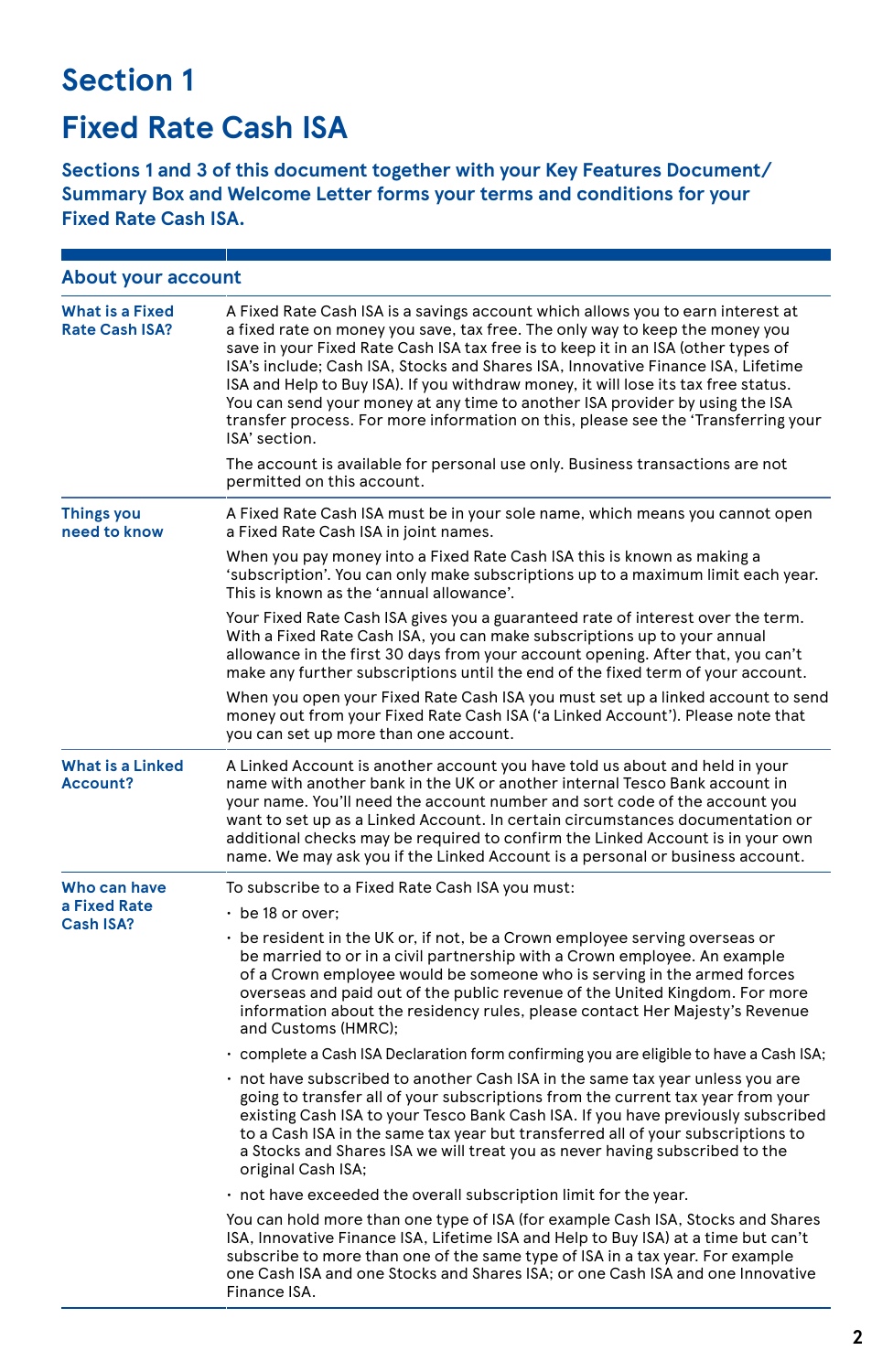### **About your account (continued)**

| How much<br>can I pay in?                                                  | HMRC sets an annual allowance each year (6th April to the following 5th April).<br>This is the maximum amount a person can save into any combination of the ISA<br>types tax free each year.<br>The current allowance is detailed in the Welcome Letter.                                                                                                                                                                                                                                                                                                                                                                                                                      |
|----------------------------------------------------------------------------|-------------------------------------------------------------------------------------------------------------------------------------------------------------------------------------------------------------------------------------------------------------------------------------------------------------------------------------------------------------------------------------------------------------------------------------------------------------------------------------------------------------------------------------------------------------------------------------------------------------------------------------------------------------------------------|
| <b>How will you</b><br>contact me?                                         | Where we hold a mobile telephone number or an email address for you, we may<br>contact you electronically (e.g. by text, email or in-app messaging) in relation to<br>servicing updates on your account. Where we do not hold these details for you,<br>we will either write or telephone you with servicing updates on your account.<br>This means that you may only get an email or a text from us, and not receive a<br>letter in the post. We may still send you correspondence by post if we think that<br>it's important or necessary, or we think that your contact details may be out-of-<br>date. We'll never contact you asking you to share your security details. |
|                                                                            | We will never email you asking for confidential or personal information. Please<br>do not respond to any emails that appear to be from Tesco Bank asking for your<br>security details. If you think you've received a fraudulent email, please forward it<br>to phishing@tescobank.com and we'll investigate this further. Visit our Security<br>and Fraud Centre at tescobank.com under the 'Help' section to find out more<br>information on staying safe online.                                                                                                                                                                                                           |
|                                                                            | Please tell us if your name or contact details change. If you don't we'll continue<br>to use the details you last gave us, and we won't be responsible if we can't<br>contact you or if we send confidential information using out-of-date contact<br>details. For your security, we may no longer communicate with you if we have<br>reason to believe you have moved or it appears the account is no longer in use.<br>If we have reason to believe the account is no longer in use we may also block<br>access to your account.                                                                                                                                            |
|                                                                            | You should note that some methods we use, such as email or text, can't be<br>guaranteed to be completely secure. As texts and emails can be intercepted,<br>we will keep confidential information to a minimum and you should never send<br>us any confidential information via text or email.                                                                                                                                                                                                                                                                                                                                                                                |
| <b>How will you</b><br>provide me<br>with information<br>about my account? | Account communications, such as statements may no longer be sent to you by<br>post if you've opted to go paperless on your account. Instead you will be able to<br>view these electronically. If you receive paperless statements, we may notify you<br>of changes to the terms and conditions by email. We'll let you know (by text or<br>email) when a document is available for viewing. We can't guarantee that messages<br>or emails will get through, so you should check your Online Banking regularly.                                                                                                                                                                |
|                                                                            | You can change your paperless preferences by logging into Online Banking or by<br>contacting us.                                                                                                                                                                                                                                                                                                                                                                                                                                                                                                                                                                              |
|                                                                            | We may still send you correspondence by post if we think that it's important or<br>necessary, or we think that your contact details may be out-of-date.                                                                                                                                                                                                                                                                                                                                                                                                                                                                                                                       |

### **Managing your account**

| How can I manage | The account can be managed online, by telephone or by the Mobile App. To use    |
|------------------|---------------------------------------------------------------------------------|
| my account?      | the online services or Mobile App you will need to register for these services. |

| Term            |                                                                                      |
|-----------------|--------------------------------------------------------------------------------------|
| How long is my  | This will vary depending upon the options available to you at the time you open your |
| money held for? | account. We'll tell you how long in your Key Features Document/Summary Box.          |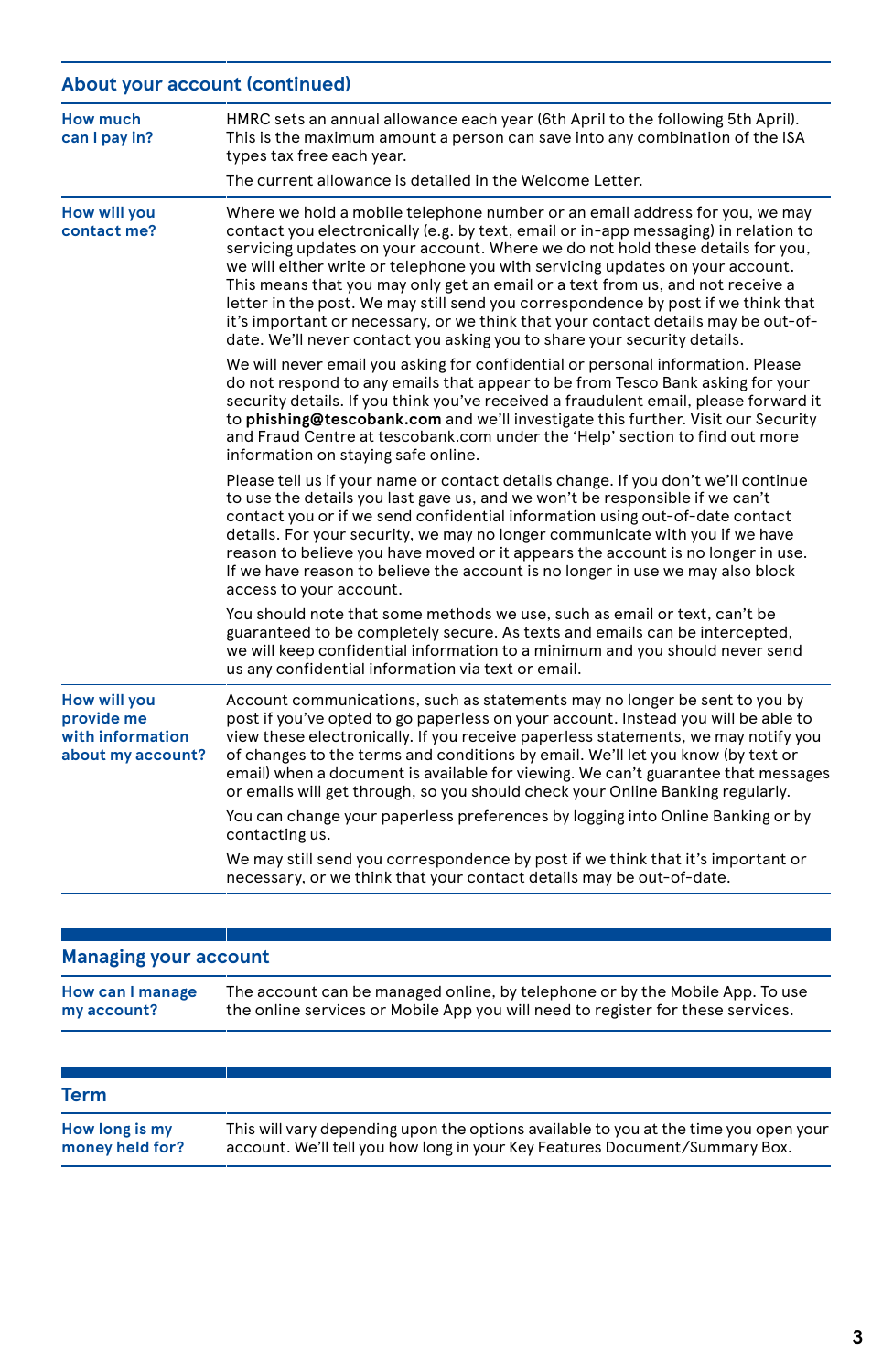### **Cancellation**

| Can I change<br>my mind about<br>my account? | Yes, you can choose to cancel your account at any time up to 30 days from<br>the day you receive your Welcome Letter. If you want to cancel during this time,<br>you must contact us. When this happens we'll return your money to the account<br>that it came from or, if you sent us a cheque, we'll send you a cheque back by<br>post. When we do this we will also return any interest earned up until that point.<br>We will not deduct tax from this interest unless we are required to do so by law.<br>Please note that you may be liable to tax on the interest you have earned. Please<br>contact HMRC if you need further information about tax or tax exemptions. |
|----------------------------------------------|-------------------------------------------------------------------------------------------------------------------------------------------------------------------------------------------------------------------------------------------------------------------------------------------------------------------------------------------------------------------------------------------------------------------------------------------------------------------------------------------------------------------------------------------------------------------------------------------------------------------------------------------------------------------------------|
|                                              | If you cancel your account, we'll treat this as if you never applied. This means that<br>you could choose to open a new ISA (with Tesco Bank or another provider) subject<br>to HMRC subscription limits.                                                                                                                                                                                                                                                                                                                                                                                                                                                                     |

# **Early withdrawals and Closing your account**

| <b>Can I withdraw</b><br>money? | Yes, you can ask us to close your account before the end of the fixed term and<br>withdraw all of the money in your account. If you want to do this please contact<br>us and we will close your account within the timescales you ask us to do this in.<br>We will charge you a fee equal to 90 days interest to do this, if this is after the<br>first 30 days of account opening.                                                                                                                                                                                                           |  |  |
|---------------------------------|-----------------------------------------------------------------------------------------------------------------------------------------------------------------------------------------------------------------------------------------------------------------------------------------------------------------------------------------------------------------------------------------------------------------------------------------------------------------------------------------------------------------------------------------------------------------------------------------------|--|--|
|                                 | Please note you can only withdraw the full balance. We do not allow you to make<br>partial withdrawals.                                                                                                                                                                                                                                                                                                                                                                                                                                                                                       |  |  |
|                                 | If you close your account and withdraw your money, it will lose its tax free status.<br>To avoid this, you can transfer all of the money in your Tesco Bank Cash ISA to<br>another ISA with Tesco Bank during the fixed term by contacting us. Alternatively<br>you can transfer all of the money in your Tesco Bank Cash ISA to an ISA with<br>another provider during the fixed term, using the ISA transfer process. We will<br>charge you a fee equal to 90 days interest to do to this. For more information on<br>the transfer process, please see the 'Transferring your ISA' section. |  |  |
|                                 | We will waive our fee for making a withdrawal should you need to access your<br>money early due to exceptional circumstances. Death or diagnosis of terminal<br>illness are examples of what we think are 'exceptional circumstances'. We may<br>ask you to provide evidence of your circumstances.                                                                                                                                                                                                                                                                                           |  |  |
| Can you close<br>my account?    | Yes, we can close your account by giving you 2 months' notice that we will do so.<br>If we do this we'll give you the option of transferring your money to another ISA<br>provider before we return your money to you.                                                                                                                                                                                                                                                                                                                                                                        |  |  |
|                                 | We can close your account immediately and repay the balance to you, or any<br>person authorised by law, with any interest due; this is always subject to our legal<br>and regulatory obligations, where:                                                                                                                                                                                                                                                                                                                                                                                      |  |  |
|                                 | • we have reasonable grounds to suspect there has been (or if we know there<br>has been), fraudulent or criminal activity on your account or any of your other<br>accounts or insurance with us:                                                                                                                                                                                                                                                                                                                                                                                              |  |  |
|                                 | · you have seriously or persistently broken any of these Terms & Conditions;                                                                                                                                                                                                                                                                                                                                                                                                                                                                                                                  |  |  |
|                                 | • you fail anti-money laundering or other identity checks; or                                                                                                                                                                                                                                                                                                                                                                                                                                                                                                                                 |  |  |
|                                 | • you are abusive to any of our staff.                                                                                                                                                                                                                                                                                                                                                                                                                                                                                                                                                        |  |  |
|                                 | We will close the account with immediate effect if HMRC tell us to close your<br>account (see the section titled 'What happens if I'm no longer eligible to make<br>subscriptions to my Cash ISA?').                                                                                                                                                                                                                                                                                                                                                                                          |  |  |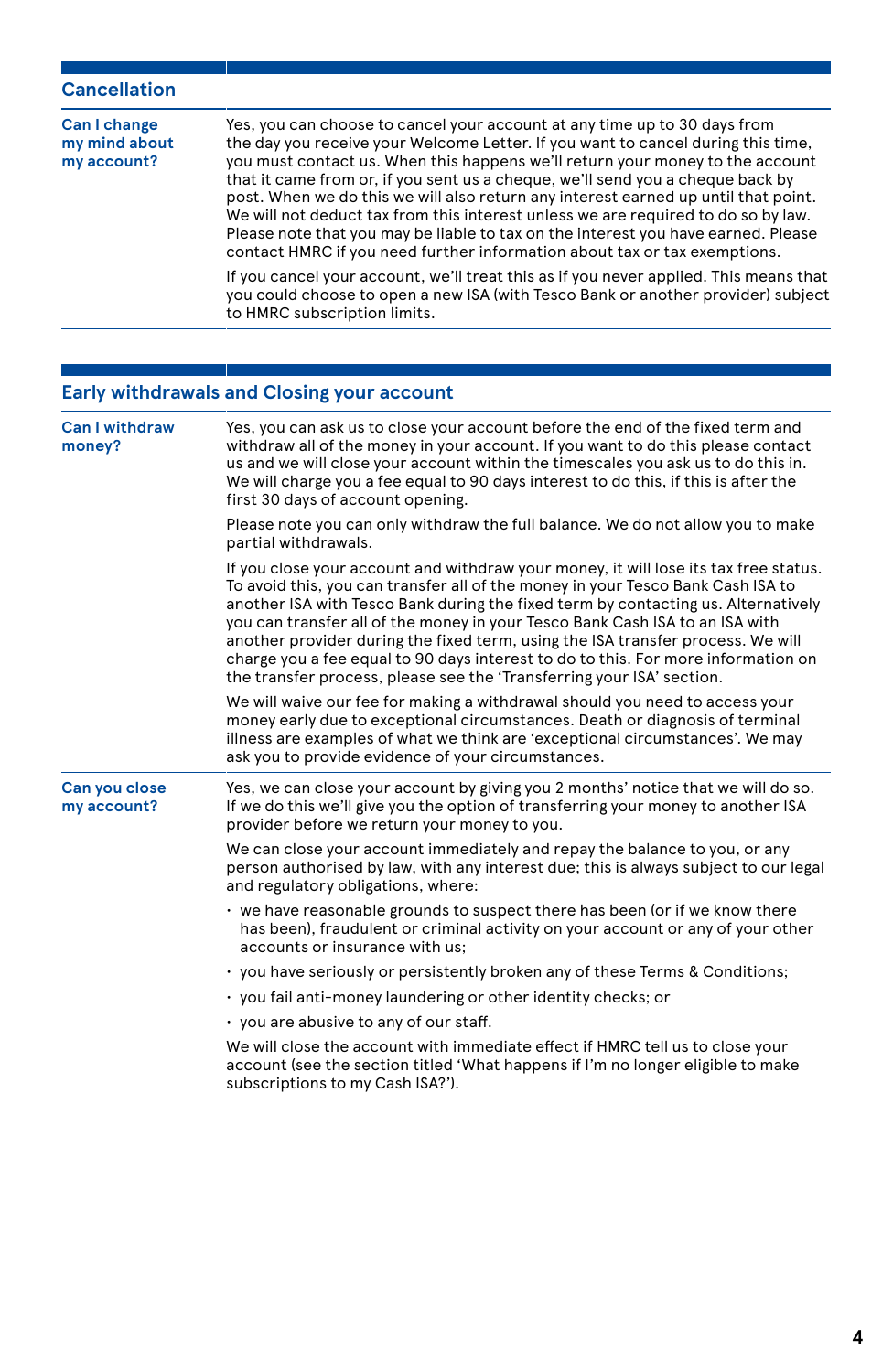| <b>Interest</b>                       |                                                                                                                                                                                                                                                                                                                                                                                                                                                                                                                                                                           |
|---------------------------------------|---------------------------------------------------------------------------------------------------------------------------------------------------------------------------------------------------------------------------------------------------------------------------------------------------------------------------------------------------------------------------------------------------------------------------------------------------------------------------------------------------------------------------------------------------------------------------|
| <b>How is interest</b><br>calculated? | We will pay interest into the account either monthly or annually depending on the<br>options available at the time you open your account. We will confirm when your<br>interest will be paid in your Welcome Letter.                                                                                                                                                                                                                                                                                                                                                      |
|                                       | Interest will be earned at a daily rate. We will calculate your interest on the money<br>in the account at the end of each day.                                                                                                                                                                                                                                                                                                                                                                                                                                           |
|                                       | If your interest is paid annually, at the end of the year we will add up the interest<br>from each day over the year and then pay the total into your account. We will<br>pay your interest on the anniversary of your account opening. This means if you<br>opened your account on the 2nd April we will pay your interest on the 2nd April<br>the next year and so on depending upon the term of your Cash ISA and how long<br>you keep it open.                                                                                                                        |
|                                       | If your interest is paid monthly, at the end of the month we will add up the<br>interest from each day over the month and then pay the total into your account.<br>We will pay your interest a month after your account was opened, except if you<br>opened your account on a date that does not take place in each calendar month,<br>in which case we'll pay on the next calendar day. For example if you opened on<br>the 3rd April then we will pay interest on the 3rd of each month but if you opened<br>on the 31st January we will pay interest on the 1st March. |
| Can you change<br>the interest rate?  | No, the interest rate which applies to your account is fixed until the end of your<br>fixed rate term.                                                                                                                                                                                                                                                                                                                                                                                                                                                                    |

### **Payments into your account**

| What do I need<br>to know about<br>sending money<br>to my account? | You can send money to your account within the first 30 days of the account<br>being opened. This includes transfers from another ISA (see the section titled<br>'Transferring your ISA' for more information). You can only make subscriptions<br>up to the annual allowance for this tax year. |                                                                                                                                                                                                                                                       |  |
|--------------------------------------------------------------------|-------------------------------------------------------------------------------------------------------------------------------------------------------------------------------------------------------------------------------------------------------------------------------------------------|-------------------------------------------------------------------------------------------------------------------------------------------------------------------------------------------------------------------------------------------------------|--|
|                                                                    | You can't make further payments into your account or transfer money in from<br>another ISA after the first 30 days of account opening.                                                                                                                                                          |                                                                                                                                                                                                                                                       |  |
|                                                                    | If we do not receive any subscriptions within 30 days of opening your account,<br>we will cancel your account. We will tell you when we have done this.                                                                                                                                         |                                                                                                                                                                                                                                                       |  |
|                                                                    | If you pay by cheque and it doesn't clear in the first 30 days from account<br>opening, no interest will be earned, your account will be closed and we'll return<br>the cheque to you. Cash payments and post-dated cheques will not be accepted.                                               |                                                                                                                                                                                                                                                       |  |
|                                                                    | In certain circumstances we may refuse to accept a payment from you, for<br>example to comply with money laundering rules or if you attempt to make a<br>payment from a non-UK bank account.                                                                                                    |                                                                                                                                                                                                                                                       |  |
| How can I send<br>money to my<br>account?                          | You can send money to your account within the first 30 days from account<br>opening in the following ways:                                                                                                                                                                                      |                                                                                                                                                                                                                                                       |  |
|                                                                    | <b>Payment source</b>                                                                                                                                                                                                                                                                           |                                                                                                                                                                                                                                                       |  |
|                                                                    |                                                                                                                                                                                                                                                                                                 | <b>Description</b>                                                                                                                                                                                                                                    |  |
|                                                                    | <b>Standing Order</b>                                                                                                                                                                                                                                                                           | You can make regular payments by setting up a<br>Standing Order from another UK bank account in your<br>name. You would need to arrange this directly with the<br>other bank. You'll need your Tesco Bank sort code and<br>account number to do this. |  |
|                                                                    | Internal transfer<br>from another<br><b>Tesco Bank</b><br>account                                                                                                                                                                                                                               | You can send money from another account you have<br>with Tesco Bank using our Online Banking, Telephone<br>Banking or Mobile App services. You'll need your Tesco<br>Bank security details and sort code and account<br>number to do this.            |  |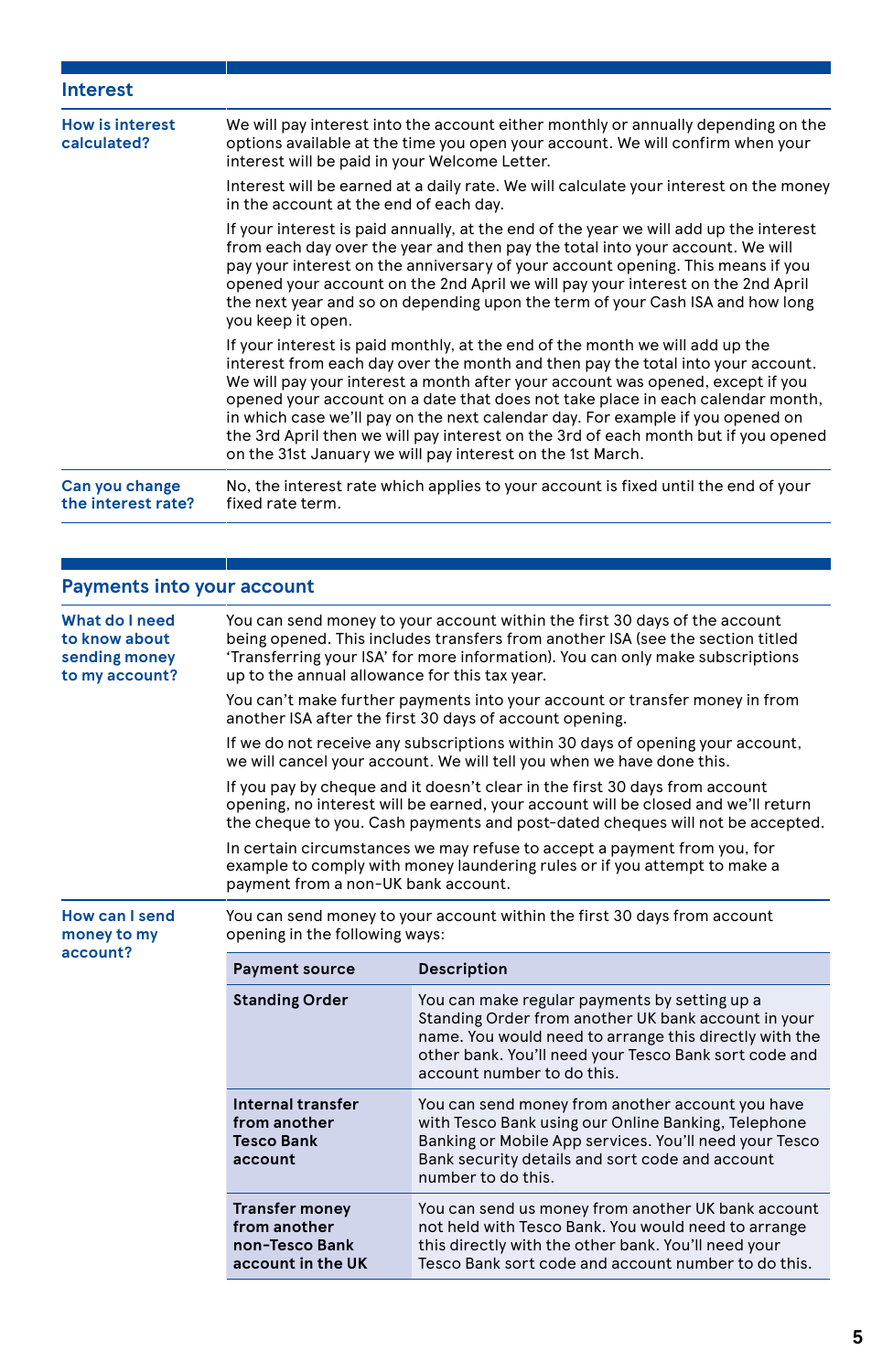| How can I send<br>money to my<br>account?<br>(continued) | <b>Cheques</b>                      | Cheques can be posted to us. Please see the<br>'Contacting us' section at the end of this document.<br>Only cheques made payable to you, using the correct<br>account holder name will be accepted.                                                                                             |  |  |
|----------------------------------------------------------|-------------------------------------|-------------------------------------------------------------------------------------------------------------------------------------------------------------------------------------------------------------------------------------------------------------------------------------------------|--|--|
|                                                          | <b>Transfer from</b><br>another ISA | You can transfer money from another ISA using the<br>ISA transfer process if your account allows. To find<br>out whether your product accepts Transfers in please<br>check your Key Features Document/Summary Box.<br>(Please see the 'Transferring your ISA' section for<br>more information). |  |  |

**Your account is a savings account and wages, salary, benefits or pension payments should not be paid directly into it.**

**Your account does not accept payments which are not made in UK pounds or money paid in from non-UK bank accounts. Any money which is not in UK pounds or sent from a non-UK bank account will automatically be returned to where it came from.**

| How long will it<br>take for the money | <b>Payment Source</b>                                                   | The money will appear<br>in the account                                                                                                                                          | Interest will be earned                |
|----------------------------------------|-------------------------------------------------------------------------|----------------------------------------------------------------------------------------------------------------------------------------------------------------------------------|----------------------------------------|
| to appear in my<br>account?            | <b>Standing Orders</b>                                                  | As soon as we<br>receive it.                                                                                                                                                     | From the day we receive<br>the money.  |
|                                        | Moving money from<br>another bank account                               | As soon as we<br>receive it.                                                                                                                                                     | From the day we receive<br>the money.  |
|                                        | <b>Moving money</b><br>internally from<br>another Tesco Bank<br>account | Within 2 hours.                                                                                                                                                                  | From the day we<br>receive your money. |
|                                        | <b>Cheques</b>                                                          | If we receive and process your cheque on a<br>Business Day, the money will be available to<br>spend and will start earning interest before<br>midnight on the next Business Day. |                                        |

A Business Day is any day from Monday to Friday which is not a bank holiday in England and Wales.

#### **Transferring your ISA**

If you want to move your money from an ISA with another provider to a Tesco Bank Cash ISA or from your Tesco Bank Cash ISA to an ISA with another provider, you can do this by using the ISA transfer process.

The transfer process is offered by Tesco Bank and most other providers and will ensure that your money remains tax free when you move it.

Subject to any conditions set by individual providers, the process allows you to transfer:

- all or part of any subscriptions made (i.e. money paid in) in previous tax years to or from a Cash ISA and/or any of the other eligible ISA types; and/or
- all subscriptions made to your existing Cash ISA and/or any of the other eligible ISA types in the current tax year. You can transfer all of your current year's subscriptions to any other eligible ISA type and make further subscriptions to the new ISA in the current tax year, as long as you haven't already reached your annual allowance.

**ISA providers may have restrictions on transfers, so you should always check any restrictions that may apply to your ISA before transferring money between providers.**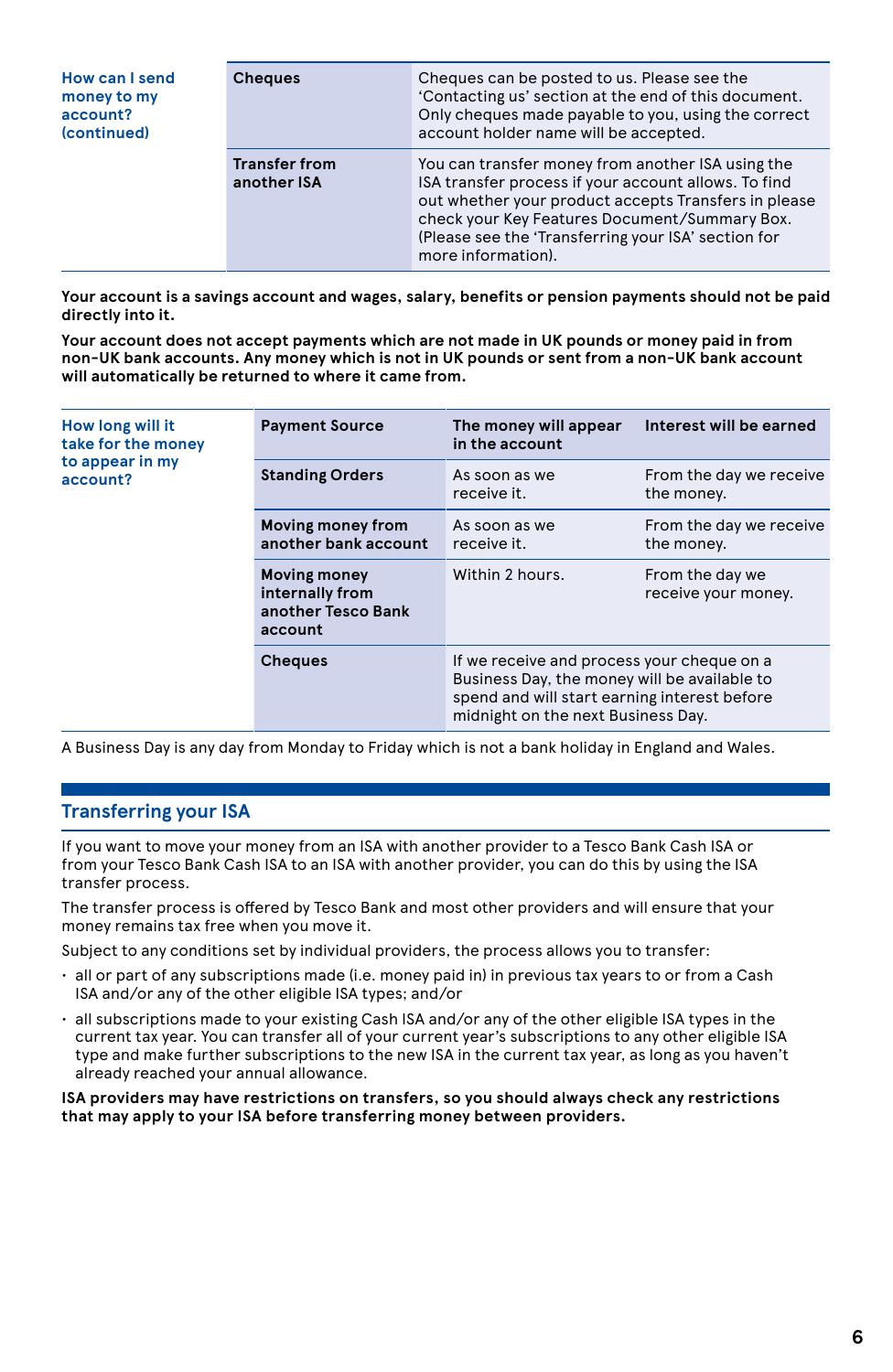You can transfer your Tesco Bank Cash ISA to another Cash ISA or Stocks and Shares ISA held with another provider. You will need to ask your new provider to arrange this to ensure that your money remains tax free. We'll ensure that your money is transferred to your new provider within 5 Business Days of receiving the request to transfer to another Cash ISA (Stocks and Shares ISAs may take up to 30 days).

#### **For the avoidance of doubt, upon transfer of your Cash ISA to another provider, your account with us is closed.**

To transfer funds into your account please contact us or log in to Online Banking to download a Transfer Authority form. Once we receive the completed form from you, we will ask your ISA provider within 5 Business Days to transfer funds to your account. This should normally be completed within 15 Business Days. We will start paying interest from receipt of your funds or 16 Business Days after receipt of your completed form, whichever is earlier.

#### **To find out whether your product accepts Transfers in please check your Key Features Document/ Summary Box enclosed in your Welcome Pack.**

A Business Day is any day from Monday to Friday which is not a bank holiday in England and Wales.

#### **What happens at the end of my fixed rate term?**

At the end of your fixed rate term your account will become an Instant Access Cash ISA and the Instant Access Cash ISA terms and conditions which are in use at the time your fixed rate term ends will apply to your account. We will send you a copy of the relevant terms and conditions before your term ends. Your account will earn interest at the ISA Standard Rate. You will be able to make subscriptions to your account and access money in it. If we no longer offer the Instant Access Cash ISA when your fixed term ends, we will write to you to let you know before this happens with full details of what will happen at the end of your term.

If you decide you do not want an Instant Access Cash ISA once your fixed rate term ends, you can ask us to:

- switch your account to another Tesco Bank ISA product available at the time;
- move your money to another account with Tesco Bank (if this account is not an ISA it will lose its tax free status);
- make transfers out of your account to a Linked Account or another internal Tesco Bank account in your name. Moving funds to a Linked Account or another Tesco Bank account that is not an ISA account will result in the funds losing their tax free status. Please see 'What is a Linked Account' section for more information. If you experience any issues please contact us.
- transfer your funds to another ISA provider (please see the 'Transferring your ISA' for more information).

| Other important Fixed Rate Cash ISA information                                                                  |                                                                                                                                                                                                                                                                                                                                                                                                                                            |  |
|------------------------------------------------------------------------------------------------------------------|--------------------------------------------------------------------------------------------------------------------------------------------------------------------------------------------------------------------------------------------------------------------------------------------------------------------------------------------------------------------------------------------------------------------------------------------|--|
| What happens if I make a payment to my<br><b>Fixed Rate Cash ISA which would exceed</b><br>the annual allowance? | We will refund the payment which caused the over<br>subscription and return it to where it came from.<br>If you sent the money by cheque, we will return<br>the cheque to you and contact you to let you know<br>we have done this. Please note that we will only<br>know if you have reached your annual allowance<br>on your Fixed Rate Cash ISA with Tesco Bank,<br>not on any other ISA accounts you may have with<br>other providers. |  |
| What happens if I don't send any money to<br>my Fixed Rate Cash ISA in a tax year?                               | Your ISA Declaration will expire, which means you<br>will need to complete a new ISA Declaration before<br>you make any further subscriptions in future tax<br>years. We'll let you know if and when you need to<br>do this.                                                                                                                                                                                                               |  |

#### **Other important Fixed Rate Cash ISA information**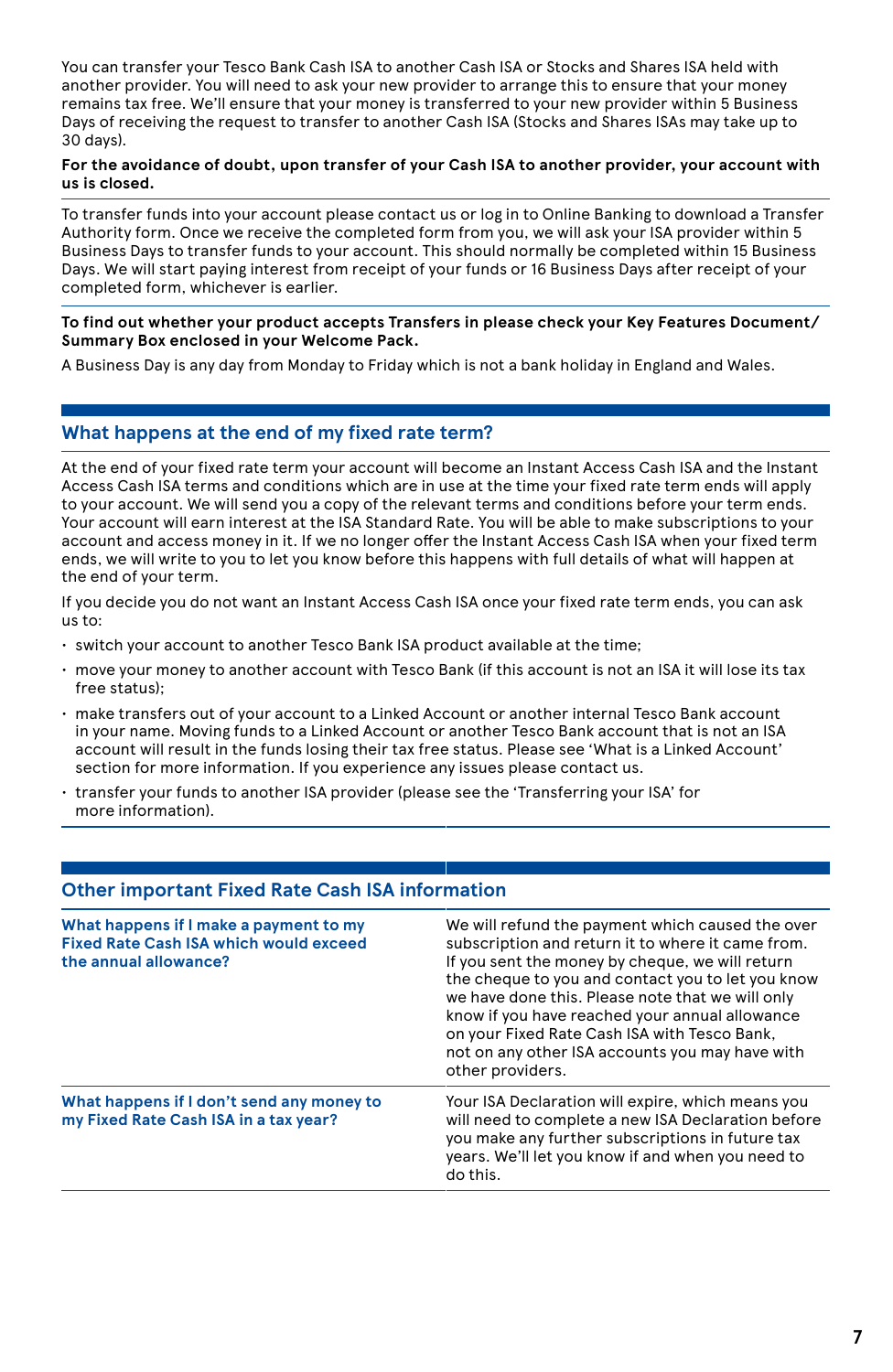| <b>What happens</b><br>if I'm no longer<br>eligible to make<br>subscriptions<br>to my Fixed Rate<br>Cash ISA? | HMRC has very strict rules on who can have and pay money into an ISA. We must<br>report certain information about your account to HMRC. If we or HMRC find an<br>issue with your account (for example, you were not eligible to make some or all<br>of your subscriptions), HMRC will advise us what course of action must be taken<br>to correct the issue. This may include closing your account. We'll always write to<br>you to let you know. We will also let you know if, for any reason, your Tesco Bank<br>Fixed Rate Cash ISA has or will become void because of a failure to satisfy the<br><b>ISA Regulations.</b>                                                                                                                                                                                                                                                                                                              |
|---------------------------------------------------------------------------------------------------------------|--------------------------------------------------------------------------------------------------------------------------------------------------------------------------------------------------------------------------------------------------------------------------------------------------------------------------------------------------------------------------------------------------------------------------------------------------------------------------------------------------------------------------------------------------------------------------------------------------------------------------------------------------------------------------------------------------------------------------------------------------------------------------------------------------------------------------------------------------------------------------------------------------------------------------------------------|
| <b>What happens</b><br>to my Fixed Rate<br>Cash ISA if I move<br>out of the UK?                               | You must tell us immediately if you are moving out of the UK. You can continue to<br>make subscriptions to your account until the end of the tax year in which you move<br>out of the UK. You will not be able to make any subscriptions in the following tax<br>year unless you are UK resident for that tax year (this does not apply if you are a<br>Crown employee working overseas and paid out of the public revenue of the United<br>Kingdom or married to or in a civil partnership with such a Crown employee). Your<br>money will continue to earn interest, which will remain tax free while you are living<br>outside the UK. For more information about whether or not you are resident in the<br>UK, please contact HMRC. If you do not tell us that you are moving out of the UK,<br>this could result in you making subscriptions to your Cash ISA when you are not<br>eligible to do so, which is a breach of HMRC rules. |
| Can I use my<br><b>Fixed Rate Cash</b><br><b>ISA as security</b><br>for a loan?                               | No.                                                                                                                                                                                                                                                                                                                                                                                                                                                                                                                                                                                                                                                                                                                                                                                                                                                                                                                                        |
| Can I transfer any<br>rights in relation<br>to my Fixed Rate<br>Cash ISA to any<br>other person?              | No.                                                                                                                                                                                                                                                                                                                                                                                                                                                                                                                                                                                                                                                                                                                                                                                                                                                                                                                                        |
|                                                                                                               |                                                                                                                                                                                                                                                                                                                                                                                                                                                                                                                                                                                                                                                                                                                                                                                                                                                                                                                                            |
| <b>Statements</b>                                                                                             |                                                                                                                                                                                                                                                                                                                                                                                                                                                                                                                                                                                                                                                                                                                                                                                                                                                                                                                                            |

#### **When will you provide me with statements?** We will provide you with a statement to reflect the transactions you make in the first 30 days of your account opening. We'll also provide you with an annual statement once per year on the anniversary of your account opening. All statements on this account are free of charge. If you've opted to go paperless on your account, we'll contact you by email or text to let you know your statement is ready to view electronically.

#### **Opening your account**

During our account opening process we must take steps to confirm your identity.

If we do not receive the information we request from you within 30 days we'll return your money to where it came from and close your account. We'll also return any interest earned up until that point to you but will deduct tax from this first, where we are required by law to do so. When we close your account in these circumstances we'll treat this as if your account was never opened. This means that you could choose to open a new ISA this tax year subject to HMRC restrictions.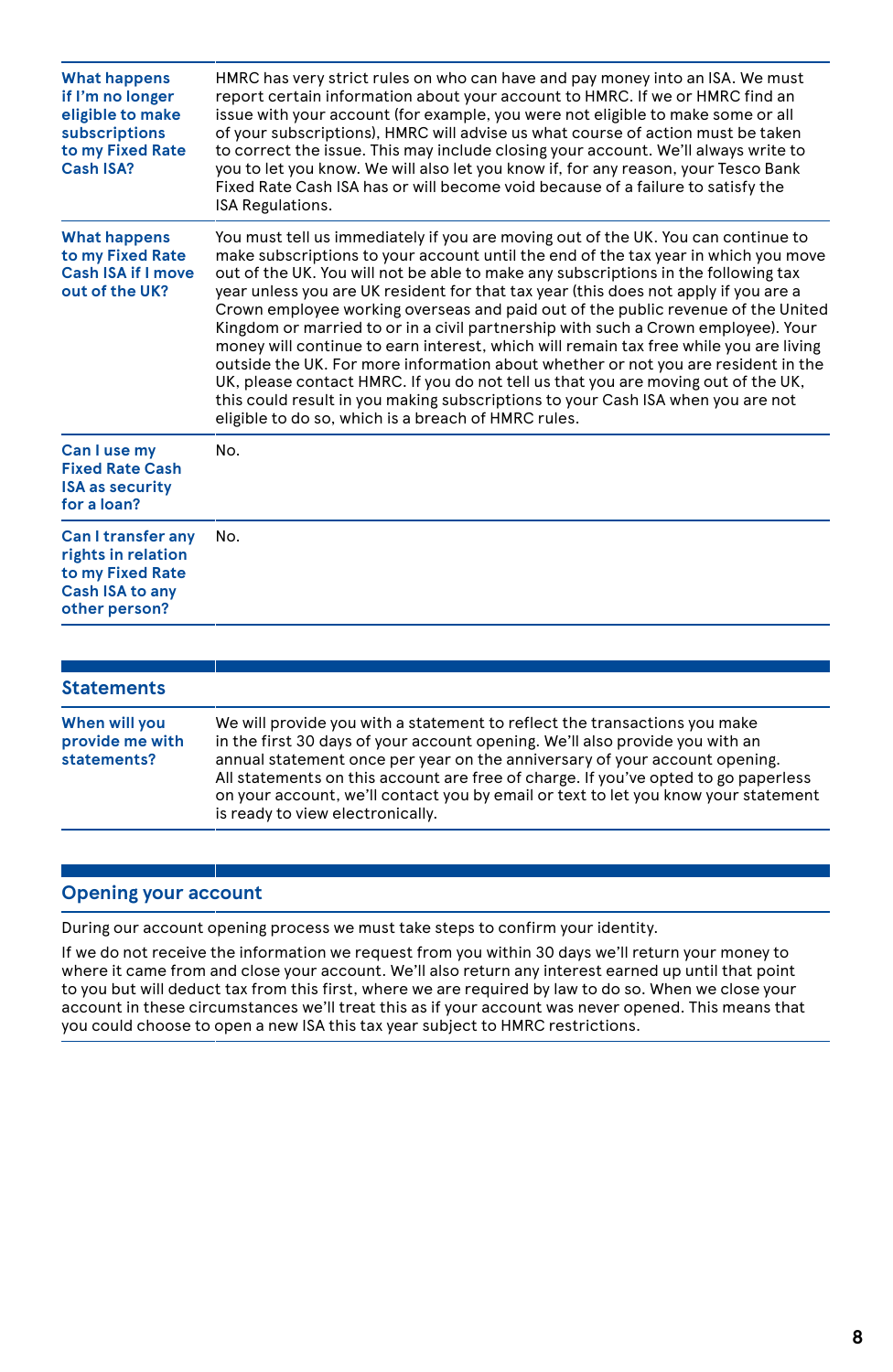#### **Powers of Attorney**

| Can I grant<br>a Power of<br><b>Attorney over</b><br>my account to<br>allow someone<br>else to operate<br>the account<br>on my behalf?                                 | Yes, but only if you lack the capacity of completing the application to open your<br>account and/or operate your account by yourself. We can also<br>accept a Power of Attorney where you are unable to manage the account<br>because you are a member of the armed forces on active service in a war zone.<br>A Fixed Rate Cash ISA cannot be operated under a Power of Attorney for any<br>other reason. For example, we can't accept a General Power of Attorney. |
|------------------------------------------------------------------------------------------------------------------------------------------------------------------------|----------------------------------------------------------------------------------------------------------------------------------------------------------------------------------------------------------------------------------------------------------------------------------------------------------------------------------------------------------------------------------------------------------------------------------------------------------------------|
| Can I let someone<br>with a Power of<br><b>Attorney over</b><br>my account<br>use my security<br>details to login<br>to Online Banking<br>or the Mobile App<br>for me? | No.<br>If you've granted a Power of Attorney over your account, that person must service<br>your account by telephone.                                                                                                                                                                                                                                                                                                                                               |

| <b>Protecting your account</b>                                      |                                                                                                                                                                                                                                                                                                                                                                                                                                                                                                                                                                                                                           |  |
|---------------------------------------------------------------------|---------------------------------------------------------------------------------------------------------------------------------------------------------------------------------------------------------------------------------------------------------------------------------------------------------------------------------------------------------------------------------------------------------------------------------------------------------------------------------------------------------------------------------------------------------------------------------------------------------------------------|--|
| <b>What should</b><br>I do to keep<br>my account<br>secure?         | You must:<br>• keep your Online Banking, Telephone Banking and Mobile App security<br>details secret.<br>· keep all receipts and transaction records secure. If you wish to dispose of them,<br>you should do so in a way that ensures they cannot be read, such as shredding.<br>You must not:<br>• write down or record your Tesco Bank security details in a way which could be<br>easily understood or recognised by someone else; or<br>· let anyone else know or use your Tesco Bank security details.<br>If you do not keep your account secure you may be liable for transactions which<br>you did not authorise. |  |
| What if I think<br>someone<br>else knows<br>my security<br>details? | You must contact us immediately to let us know and to change your<br>security details.                                                                                                                                                                                                                                                                                                                                                                                                                                                                                                                                    |  |
| <b>For security</b><br>reasons                                      | In order to protect your account we can block your access to it over the telephone<br>via the Mobile App or the Online Banking services. We may also hold or refuse to<br>act on a payment instruction in order to protect your account. We'll only do this if<br>we think it's reasonably necessary because:<br>• we believe your security details may have been compromised;<br>· there's suspected fraudulent or unauthorised use of your security details;<br>• we have been unable to contact you; or<br>$\cdot$ we believe the account is no longer in use.                                                         |  |

#### **Changing the Terms and Conditions**

**Can you change the Terms and Conditions?** During the term of your Fixed Rate Cash ISA we will only change these Terms and Conditions if required by law or regulations. If the change is to your disadvantage we will tell you using any of the contact details (including email address) you have given us at least 30 days before we make the change. If you are not happy with the change, you may close your account if you tell us within 60 days of telling you about the change. If the change is not to your disadvantage we will tell you using any of the contact details (including email address) you have given us not more than 30 days after we have made the change. During the term of your Fixed Rate Cash ISA we will not change your interest rates, the term of your account, or how often interest is paid.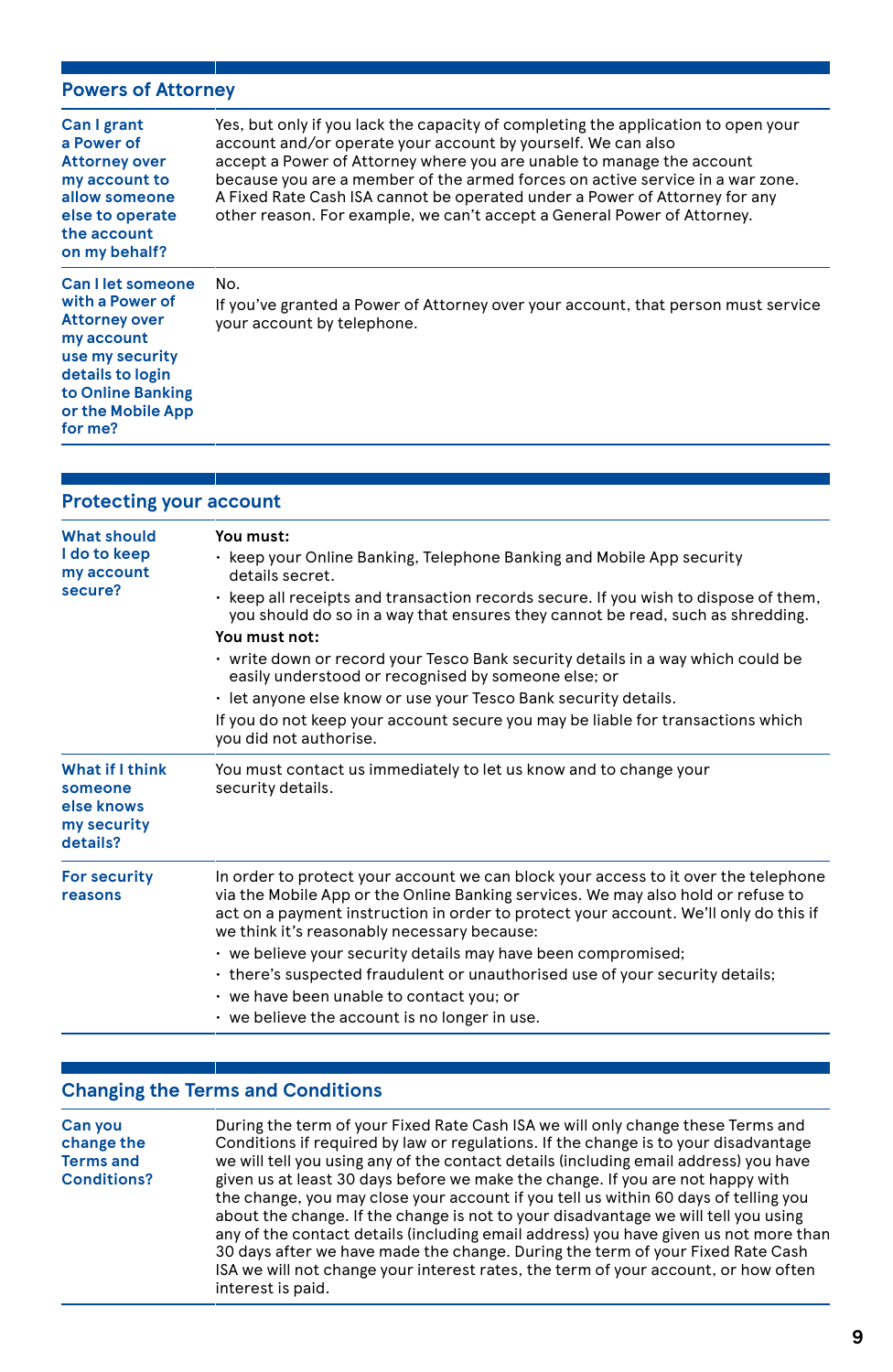# **Section 2**

# **Instant Access Cash ISA**

**Sections 2 and 3 of this document together with your Key Features Document/ Summary Box and your Welcome Letter forms your terms and conditions for your Instant Access Cash ISA account.**

| <b>About your account</b>                               |                                                                                                                                                                                                                                                                                                                                                                                                                                                                                             |  |
|---------------------------------------------------------|---------------------------------------------------------------------------------------------------------------------------------------------------------------------------------------------------------------------------------------------------------------------------------------------------------------------------------------------------------------------------------------------------------------------------------------------------------------------------------------------|--|
| What is an<br><b>Instant Access</b><br><b>Cash ISA?</b> | An Instant Access Cash ISA is a flexible savings account which allows you to earn<br>interest on money you save, tax free. An Instant Access Cash ISA also allows you to<br>replace withdrawn money without the replacement money counting towards your<br>unused annual ISA subscription limit so long as any money withdrawn is replaced<br>by the end of the tax year in which it was withdrawn.                                                                                         |  |
|                                                         | <b>Examples:</b>                                                                                                                                                                                                                                                                                                                                                                                                                                                                            |  |
|                                                         | · Investor withdraws £10,000 on 6 April 2021 - must replace by 5 April 2022                                                                                                                                                                                                                                                                                                                                                                                                                 |  |
|                                                         | · Investor withdraws £10,000 on 4 April 2022 - must replace by 5 April 2022                                                                                                                                                                                                                                                                                                                                                                                                                 |  |
|                                                         | You can move your Instant Access Cash at any time to another ISA provider by using<br>the ISA transfer process. For more information on this, please see the 'Transferring<br>your ISA' section. A Cash ISA is for personal use only. Business transactions are not<br>permitted on this account.                                                                                                                                                                                           |  |
| <b>Things you</b><br>need to know                       | An Instant Access Cash ISA must be in your sole name, which means you cannot<br>open it in joint names.                                                                                                                                                                                                                                                                                                                                                                                     |  |
|                                                         | There are restrictions on how much you can pay into your Instant Access Cash ISA,<br>which are explained fully in the Section "How much can I pay in?" below.                                                                                                                                                                                                                                                                                                                               |  |
|                                                         | When you open your account you must set up a Linked Account to send money out<br>from your Instant Access Cash ISA. Please note that you can set up more than<br>one Linked Account. A Linked Account is another account you have told us about<br>and held in your name with another bank in the UK. You'll need the account number<br>and sort code of the account you want to set up as a Linked Account.                                                                                |  |
| <b>What is a Linked</b><br><b>Account?</b>              | A Linked Account is another account you have told us about and held in your name<br>with another bank in the UK or another internal Tesco Bank account in your name.<br>You'll need the account number and sort code of the account you want to set up<br>as a Linked Account. In certain circumstances documentation or additional checks<br>may be required to confirm the Linked Account is in your own name. We may ask<br>you if the Linked Account is a personal or business account. |  |
| Who can have<br>a Cash ISA?                             | To subscribe to a Tesco Bank Cash ISA you must:<br>$\cdot$ be 18 or over:                                                                                                                                                                                                                                                                                                                                                                                                                   |  |
|                                                         | $\cdot$ be resident in the UK or, if not, be a Crown employee serving overseas or be<br>married to or in a civil partnership with a Crown employee. An example of a<br>Crown employee would be someone who is serving in the armed forces<br>overseas and paid out of the public revenue of the United Kingdom. For more<br>information about the residency rules, please contact Her Majesty's Revenue<br>and Customs (HMRC);                                                              |  |
|                                                         | · complete a Cash ISA Declaration form confirming you are eligible to have a<br>Cash ISA:                                                                                                                                                                                                                                                                                                                                                                                                   |  |
|                                                         | • not have subscribed to another Cash ISA in the same tax year unless you are<br>going to transfer all of your subscriptions from the current tax year from your<br>existing Cash ISA to your Tesco Bank Cash ISA. If you have previously subscribed<br>to a Cash ISA in the same tax year but transferred all of your subscriptions to a<br>Stocks and Shares ISA we will treat you as never having subscribed to the original<br>Cash ISA:                                                |  |
|                                                         | . not have exceeded the overall subscription limit for the year.                                                                                                                                                                                                                                                                                                                                                                                                                            |  |
|                                                         | You can hold more than one type of ISA (for example Cash ISA, Stocks and Shares<br>ISA, Innovative Finance ISA, Lifetime ISA and Help to Buy ISA) at a time but can't<br>subscribe to more than one of the same type of ISA in a tax year. For example<br>one Cash ISA and one Stocks and Shares ISA; or one Cash ISA and one Innovative<br>Finance ISA.                                                                                                                                    |  |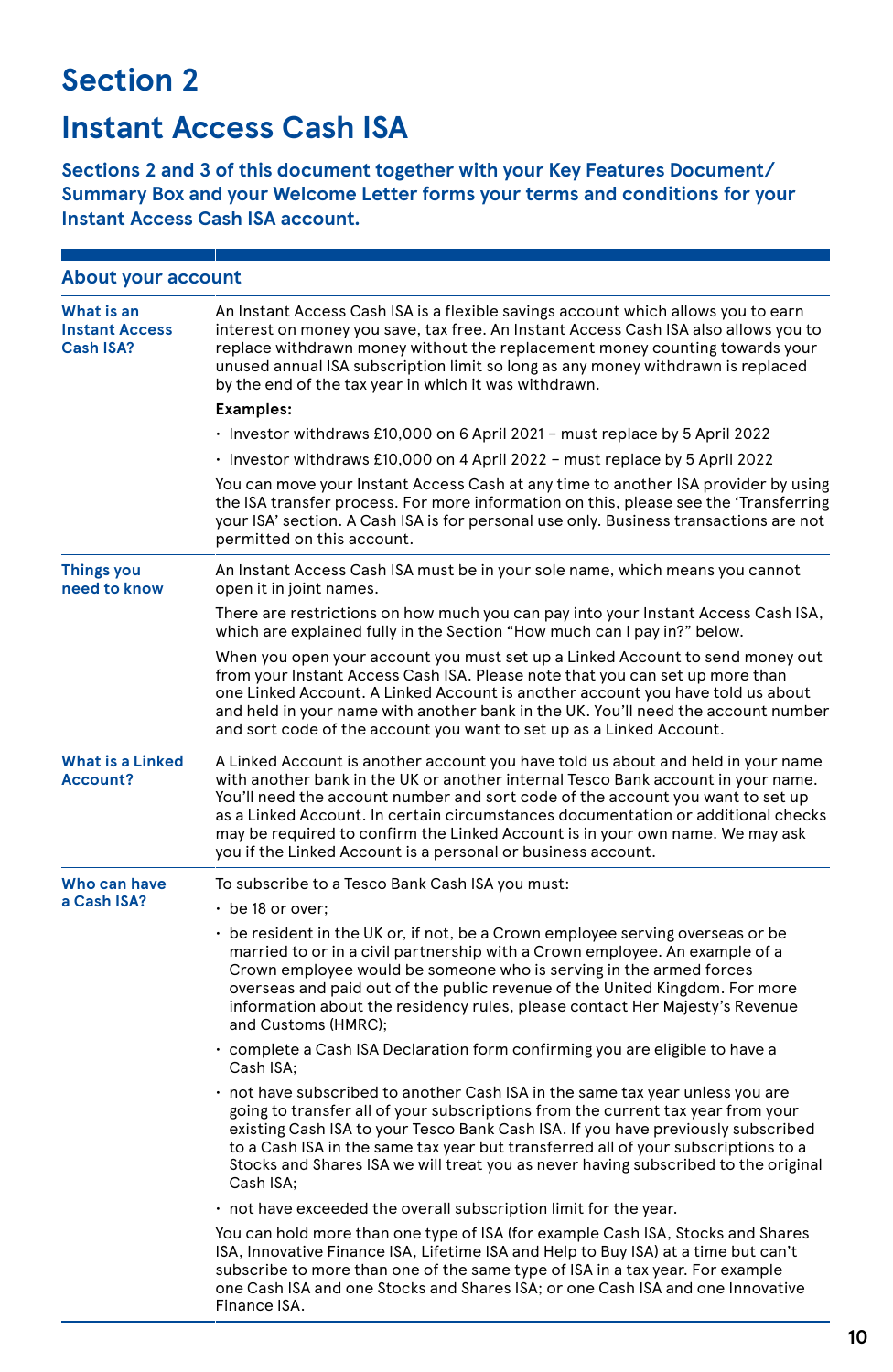# **About your account (continued)**

| <b>How much</b><br>can I send in?                                             | When you send money into a Cash ISA this is known as making a 'subscription'.<br>You can only make subscriptions up to an annual ISA subscription limit set by<br>HMRC each tax year (6th April to the following 5th April). However, if you choose<br>to replace what you have withdrawn earlier in the tax year this money will not be<br>counted towards your unused annual ISA subscription limit.                                                                                                                                                                                                                                                                       |
|-------------------------------------------------------------------------------|------------------------------------------------------------------------------------------------------------------------------------------------------------------------------------------------------------------------------------------------------------------------------------------------------------------------------------------------------------------------------------------------------------------------------------------------------------------------------------------------------------------------------------------------------------------------------------------------------------------------------------------------------------------------------|
|                                                                               | The current annual ISA subscription limit is detailed in the Welcome Letter. If you<br>withdraw money from a previous year's subscriptions, you are able to replace<br>these monies in the same tax year without them counting towards your current<br>year's annual allowance.                                                                                                                                                                                                                                                                                                                                                                                              |
|                                                                               | Example:                                                                                                                                                                                                                                                                                                                                                                                                                                                                                                                                                                                                                                                                     |
|                                                                               | Investor opens a Cash ISA in the tax year 2020/21 and deposited £10,000. In the<br>following tax year, 2021/22, the Investor withdraws £10,000. The total amount the<br>Investor can pay into their Cash ISA in 2021/22 will be their annual allowance for<br>2021/22 as well as the £10,000 withdrawn.                                                                                                                                                                                                                                                                                                                                                                      |
|                                                                               | For Additional Permitted Subscriptions, HMRC also set rules regarding the<br>maximum Additional Permitted Subscriptions. We will advise you in writing<br>the total amount of the Additional Permitted Subscriptions that you can make<br>to your account.                                                                                                                                                                                                                                                                                                                                                                                                                   |
| <b>How will you</b><br>contact me?                                            | Where we hold a mobile telephone number or an email address for you, we may<br>contact you electronically (e.g. by text, email or in-app messaging) in relation to<br>servicing updates on your account. Where we do not hold these details for you,<br>we will either write or telephone you with servicing updates on your account. This<br>means that you may only get an email or a text from us, and not receive a letter<br>in the post. We may still send you correspondence by post if we think that it's<br>important or necessary, or we think that your contact details may be out of date.<br>We'll never contact you asking you to share your security details. |
|                                                                               | We will never email you asking for confidential or personal information. Please<br>do not respond to any emails that appear to be from Tesco Bank asking for your<br>security details. If you think you've received a fraudulent email, please forward it<br>to phishing@tescobank.com and we'll investigate this further. Visit our Security<br>and Fraud Centre at tescobank.com under the 'Help' section to find out more<br>information on staying safe online.                                                                                                                                                                                                          |
|                                                                               | Please tell us if your name or contact details change. If you don't we'll continue<br>to use the details you last gave us, and we won't be responsible if we can't contact<br>you or if we send confidential information using out-of-date contact details. For<br>your security, we may no longer communicate with you if we have reason to believe<br>you have moved or it appears the account is no longer in use. If we have reason to<br>believe the account is no longer in use we may also block access to your account.                                                                                                                                              |
|                                                                               | You should note that some methods we use, such as email or text, can't be<br>guaranteed to be completely secure. As texts and emails can be intercepted,<br>we will keep confidential information to a minimum and you should never send<br>us any confidential information via text or email.                                                                                                                                                                                                                                                                                                                                                                               |
| <b>How will you</b><br>provide me<br>with information<br>about my<br>account? | Account communications, such as statements may no longer be sent to you by<br>post if you've opted to go paperless on your account. Instead you will be able to<br>view these electronically. If you receive paperless statements, we may notify you of<br>changes to the terms and conditions by email. We'll let you know (by text or email)<br>when a document is available for viewing. We can't guarantee that messages or<br>emails will get through, so you should check your Online Banking regularly.                                                                                                                                                               |
|                                                                               | You can change your paperless preferences by logging into Online Banking or by<br>contacting us.                                                                                                                                                                                                                                                                                                                                                                                                                                                                                                                                                                             |
|                                                                               | We may still send you correspondence by post if we think that it's important or<br>necessary, or we think that your contact details may be out-of-date.                                                                                                                                                                                                                                                                                                                                                                                                                                                                                                                      |

### **Managing your account**

| How can                 | The account can be managed online, by telephone or by the Mobile App. To use the<br>online services or Mobile App you will need to register for these services. |
|-------------------------|-----------------------------------------------------------------------------------------------------------------------------------------------------------------|
| I manage<br>my account? |                                                                                                                                                                 |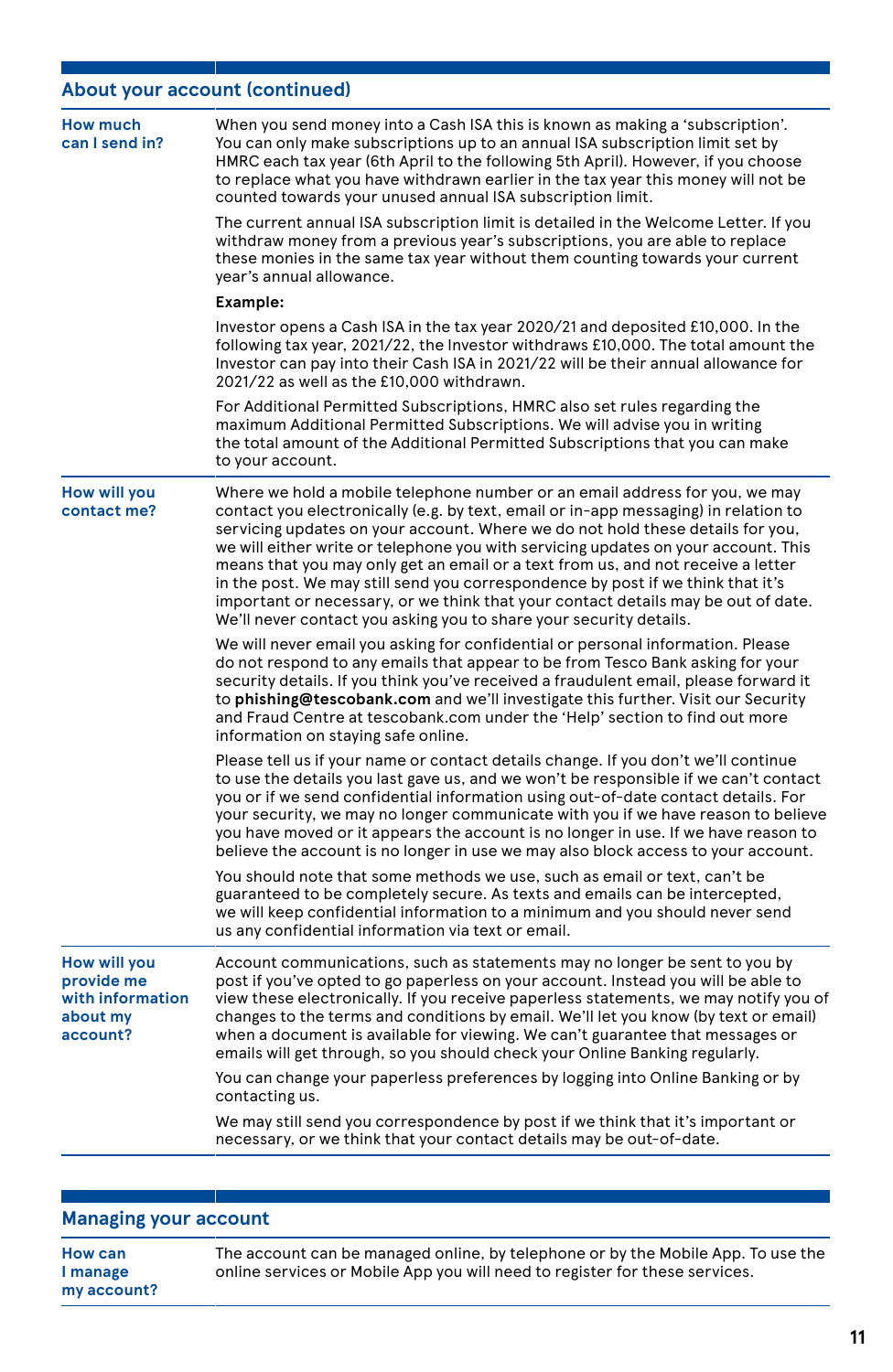#### **Cancellation**

#### **Can I change my mind about my account?**

Yes. You can choose to cancel your account at any time up to 30 days from the day you receive your Welcome Letter. If you want to cancel during this time, you must contact us to let us know. When this happens we'll return your money to the account that it came from or, if you sent us a cheque, we'll send you a cheque back by post. When we do this we will also return any interest earned up until that point. We will not deduct tax from this interest unless we are required to do so by law. Please note that you may be liable to tax on the interest you have earned. Please contact HMRC if you need further information about tax or tax exemptions.

If you cancel your account, we'll treat this as if you never applied. This means that you could choose to open a new ISA (with Tesco Bank or another provider) this tax year subject to HMRC restrictions.

#### **Interest**

#### **How is interest calculated?**

We will pay interest into the account either monthly or annually depending on the options available at the time you open your account. We will confirm whether your interest will be paid monthly or annually in your Welcome Letter. Interest will be earned at a daily rate of interest. We will calculate your interest on the money in the account at the end of each day.

If your interest is paid annually, at the end of the year we will add up the interest from each day over the year and then pay the total into your account. We will pay your interest on the anniversary of your account opening. This means if you opened your account on the 2nd April we will pay your interest on the 2nd April the next year and so on depending upon the term of your Instant Access Cash ISA and how long you keep it open.

If your interest is paid monthly, at the end of the month we will add up the interest from each day over the month and pay the total into your account. We will pay your interest a month after your account was opened, except if you opened your account on a date that does not take place in each calendar month, in which case we'll pay interest the next calendar day. For example if you opened on the 3rd April then we will pay interest on the 3rd of each month but if you opened on the 31st January we will pay interest on the 1st March.

#### **What do I need to know about bonus rates?**

You will be told about any bonus rate on your account when you apply. If it is for a limited time then we'll write to you to let you know when the bonus period will end shortly before this happens.

We'll never change a bonus rate during a bonus period, but please remember that our Standard Rate of interest is variable and may change from time to time, which means that your overall interest rate might change.

#### **Can you change the interest rate?**

Yes. The Instant Access Cash ISA is a variable interest rate account and we may change the Standard Rate of interest at any time. If we are going to reduce your interest rate we'll always contact you and advise you before we make the change. The reasons which may lead us to reduce interest rates include where there is a change (or where we reasonably expect a change):

- in the costs we incur in providing services to our customers;
- in the Bank of England Base Rate;
- in market conditions which affect interest rates; or
- $\cdot$  in law or regulatory or industry code requirements.

These are just examples and we may make changes for other reasons. If you don't want the new interest rate, you can close your account and either transfer it to an ISA with another ISA provider, so that it doesn't lose its tax free status (for more information on this, please see the 'Transferring your ISA' section), or withdraw your money (in which case your money will lose its tax free status). If you don't tell us you want to close your account before the date of the reduction, we'll assume that you want to keep your account open and your interest rate will be reduced.

When your interest rate increases, the new rate will be shown in Online Banking and the Mobile App and we may also contact you to let you know.

You can find out how much interest you are earning at any time by logging in to Online Banking, Mobile App or by contacting us.

#### **Bonus Interest rates are always fixed and we won't vary them during a Bonus Period.**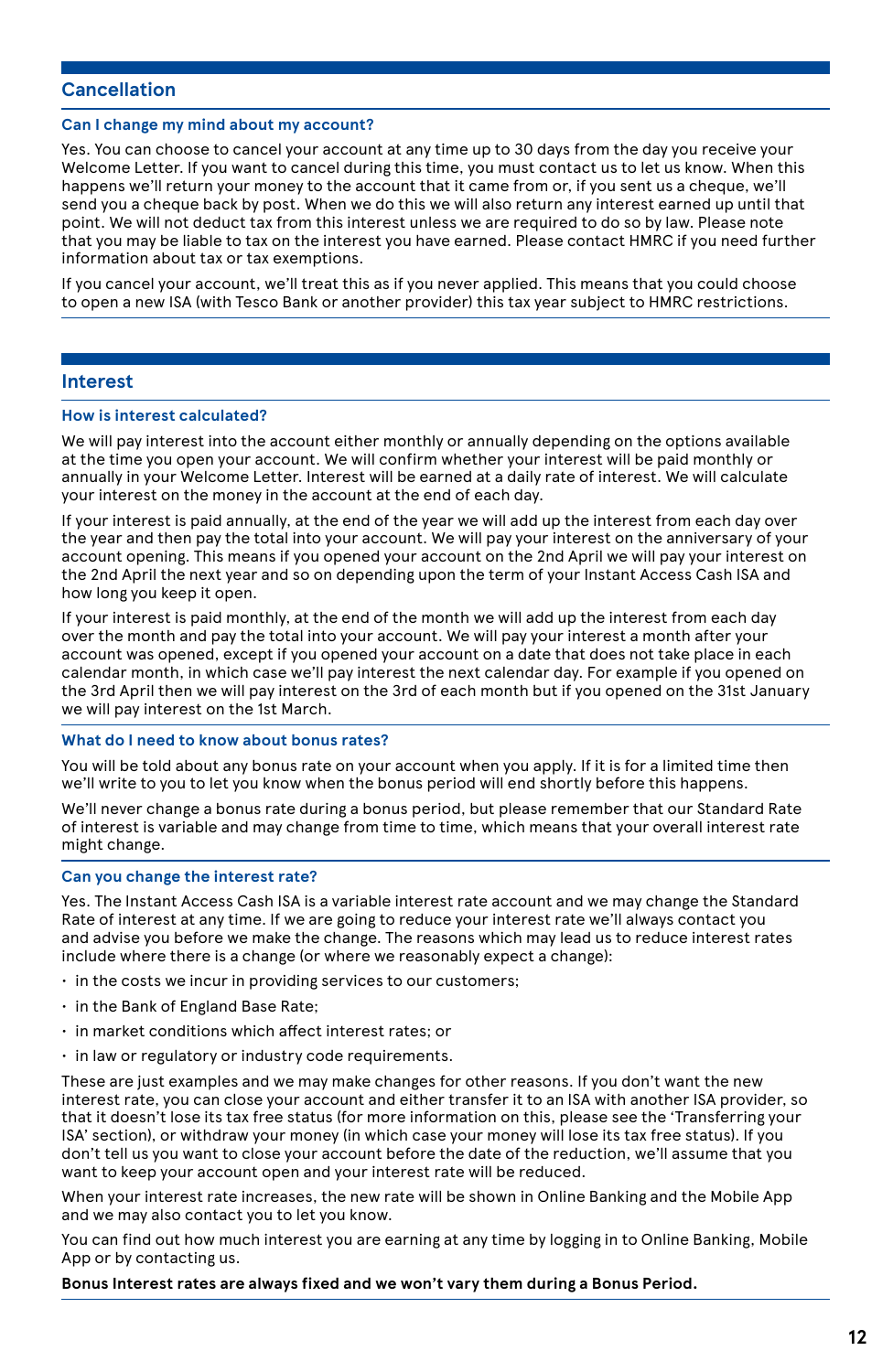#### **Payments into your account**

**How can I send money to my account?** You can send money to your account in the following ways: **Payment source Description Standing Order** You can make regular payments by setting up a standing order from another UK bank account in your name. You would need to arrange this directly with the other bank. You will need your Tesco Bank sort code and account number to do this. **Internal transfer from another Tesco Bank account** You can send money from another account you have with Tesco Bank using our Online Banking, Telephone Banking or Mobile App services. You'll need your Tesco Bank security details and sort code and account number to do this. **Transfer money from another non-Tesco Bank account in the UK** You can send us money from another UK bank account not held with Tesco Bank. You would need to arrange this directly with the other bank. You will need your sort code and account number to do this. **Cheques** Cheques can be posted to us. Please see the 'Contacting us' section at the end of this document. Only cheques made payable to you, using the correct account holder name will be accepted. **Transfer from another ISA** You can transfer money from another ISA using the ISA transfer process if your account allows. To find out whether your product accepts Transfers in please check your Welcome Pack (please see the 'Transferring your ISA' section for more information).

For Additional Permitted Subscriptions you must call us and advise that you intend to pay money into your account. We will complete an Additional Permitted Subscription declaration with you allowing you to make an Additional Permitted Subscription. Please note that we cannot accept cheques for an Additional Permitted Subscription.

**Your account is a savings account and wages, salary, benefits or pension payments should not be paid directly into it.**

**Your account does not accept payments which are not made in UK pounds or money paid in from non-UK bank accounts. Any money which is not in UK pounds or sent from a non-UK bank account will automatically be returned to where it came from.**

| How long will<br>it take for<br>the money to<br>appear in my<br>account? | Type of<br>Payment                                                      | Your money will<br>appear in your<br>account                                                                                                                                  | Interest will<br>be earned                | You can withdraw<br>your money |
|--------------------------------------------------------------------------|-------------------------------------------------------------------------|-------------------------------------------------------------------------------------------------------------------------------------------------------------------------------|-------------------------------------------|--------------------------------|
|                                                                          | <b>Standing</b><br><b>Orders</b>                                        | As soon as we<br>receive it.                                                                                                                                                  | From the day<br>we receive<br>your money. | As soon as we<br>receive it.   |
|                                                                          | <b>Moving money</b><br>from another<br>bank account                     | As soon as we<br>receive it.                                                                                                                                                  | From the day<br>we receive<br>the money.  | As soon as we<br>receive it.   |
|                                                                          | Moving money<br>internally from<br>another Tesco<br><b>Bank account</b> | Within 2 hours.                                                                                                                                                               | From the day<br>we receive<br>your money. | Within 2 hours.                |
|                                                                          | <b>Cheques</b>                                                          | If we receive and process your cheque on a Business Day,<br>the money will be available to spend and will start earning<br>interest before midnight on the next Business Day. |                                           |                                |

A Business Day is any day from Monday to Friday which is not a bank holiday in England and Wales.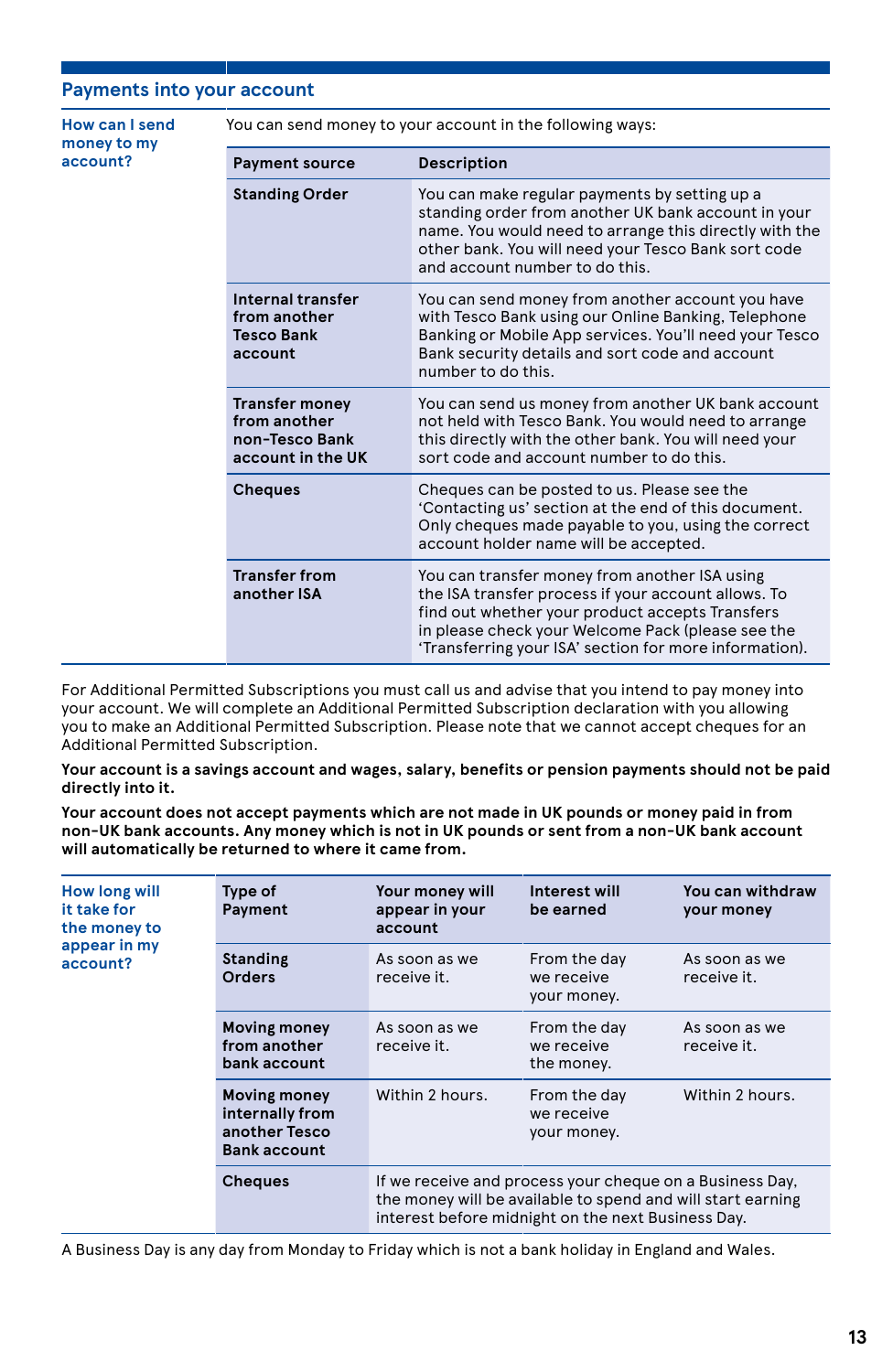#### **Transferring your ISA**

If you want to move your money from an ISA with another provider to a Tesco Bank Cash ISA or from a Tesco Bank Cash ISA to an ISA with another provider, you can do this by using the ISA transfer process.

The transfer process is offered by Tesco Bank and most other providers and will ensure that your money remains tax free when you move it.

Subject to any conditions set by individual providers, the process allows you to transfer:

- all or part of any subscriptions made (i.e. money paid in) in previous tax years to or from a Cash ISA and/or any of the other eligible ISA types; and/or
- all subscriptions made to your existing Cash ISA and/or any of the other eligible ISA types in the current tax year. You can transfer all of your current year's subscriptions to any other eligible ISA type and make further subscriptions to the new ISA in the current tax year, as long as you haven't already reached your annual allowance.

#### **ISA providers may have restrictions on transfers, so you should always check any restrictions that may apply to your ISA before transferring money between providers.**

You can transfer your Instant Access ISA to another Cash ISA or Stocks and Shares ISA held with another provider. You will need to ask your new provider to arrange this to ensure that your money remains tax free. We'll ensure that your money is transferred to your new provider within 5 Business Days of receiving the request to transfer to another Cash ISA (Stocks and Shares ISAs may take up to 30 days).

**If you request a transfer of your Instant Access Cash ISA to another provider, you must resubscribe any withdrawn funds before we receive the request to transfer to another provider. If you fail to do so, you will lose any flexible allowance in respect of withdrawn funds. Once a transfer has been completed and your account is closed, we cannot accept further subscriptions to your account.**

#### **Example:**

Investor withdraws £20,000 on 1st June 2021. The Investor then subscribes £10,000 on 1st July 2021 and then transfers the Cash ISA to a new provider on 1st August 2021. The Investor will lose £10,000 of their flexible allowance.

To transfer funds into your account please contact us or download a Transfer Authority form. Once we receive the completed form from you, we will ask your ISA provider within 5 Business Days to transfer funds to your account. This should normally be completed within 15 Business Days. We will start paying interest from receipt of your funds or 16 Business Days after receipt of your completed form, whichever is earlier.

For further information on this you should contact HMRC.

A Business Day is any day from Monday to Friday between 9am and 5pm which is not a bank holiday in England and Wales.

#### **Withdrawals from your account**

**If I withdraw money from my account will this affect my annual ISA allowance?** 

The Instant Access Cash ISA allows you to withdraw money from your account and replace it as many times as you like, without losing it's tax free status. However any money withdrawn should be returned to your Instant Access Cash ISA before midnight on the 5th April in the tax year it was withdrawn, otherwise it will lose its tax free status permanently. Overdrafts are not allowed on this account.

**Any money not paid back into the Instant Access Cash ISA before midnight on the 5th April of the tax year it was withdrawn will lose its tax free status. Any further deposit of those funds will count towards future year's annual allowance.**

**We recommend that any withdrawn funds are resubscribed to your account by 5pm on 5th April in the financial year in which they were withdrawn to ensure that any funds are in your account before the cut off deadline at the end of the tax year at midnight on 5th April.**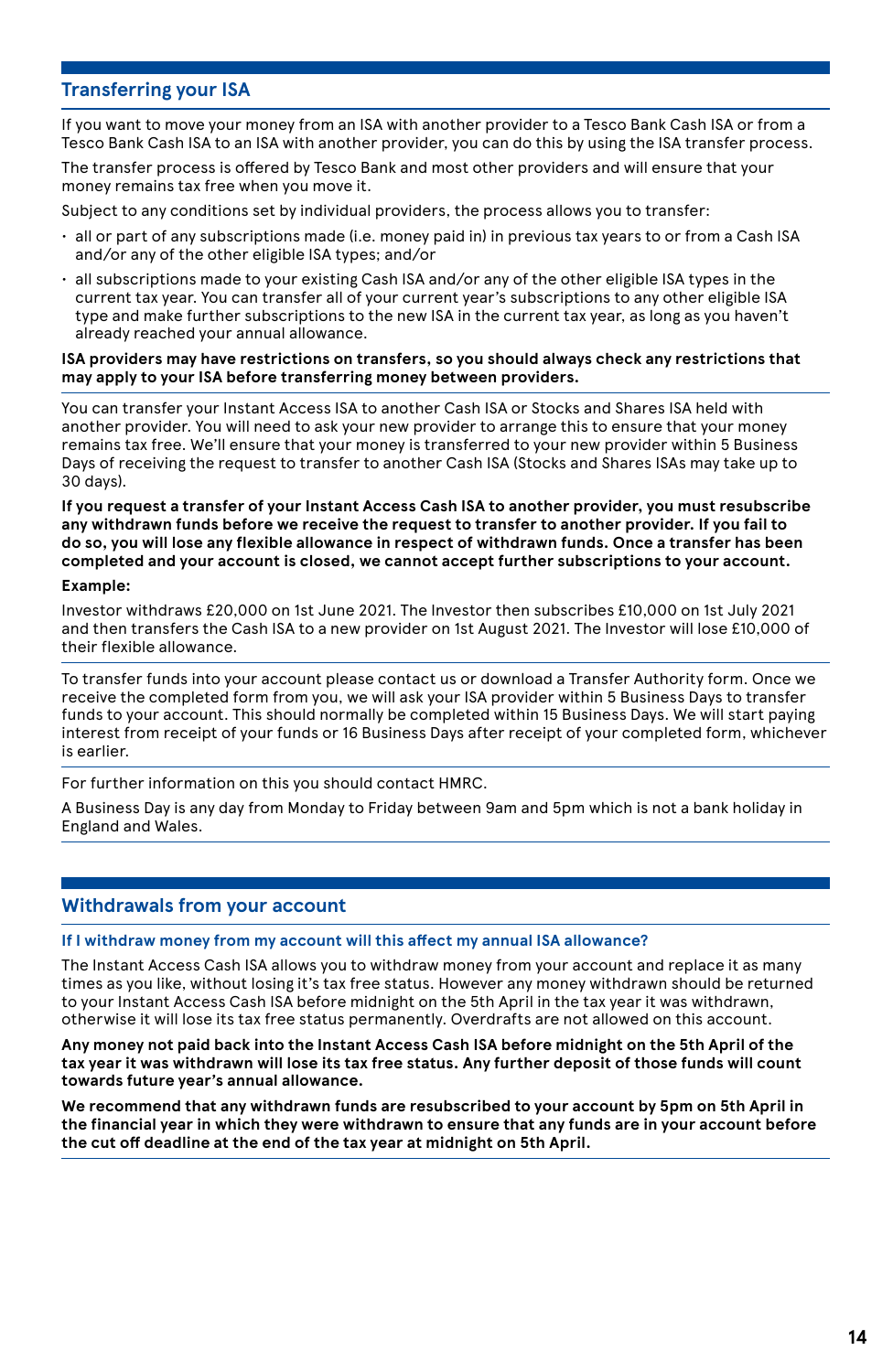#### **Example:**

Investor opens an Instant Access Cash ISA in the tax year 2020/21 and deposits £10,000 which they subsequently withdraw. The Investor doesn't pay it back into their Cash ISA before the end of the financial year and therefore the £10,000 has lost its tax free status.

For more information on ISA allowances please contact HMRC or visit their website at hmrc.gov.uk

You can transfer the money in your account to another ISA using the ISA transfer process, which will ensure that your money will remain tax free when you send it to another ISA provider (please see the 'Transferring your ISA' section for more information).

| Does a withdrawal come from current year's<br>subscription or prior year's subscriptions?       | Any withdrawal will be taken from current year's<br>subscriptions first. If there is insufficient money<br>in the current year's subscriptions to meet the<br>withdrawal, the remaining money will be taken<br>from previous year's subscriptions.                                                                                                                                                                                                                                                                                                |
|-------------------------------------------------------------------------------------------------|---------------------------------------------------------------------------------------------------------------------------------------------------------------------------------------------------------------------------------------------------------------------------------------------------------------------------------------------------------------------------------------------------------------------------------------------------------------------------------------------------------------------------------------------------|
| How does flexibility work with the overall<br><b>ISA allowance?</b>                             | Where an Instant Access Cash ISA contains both<br>current year's subscriptions and previous year's<br>subscriptions, money withdrawn and replaced will<br>be calculated as a net balance against the current<br>year's subscription.                                                                                                                                                                                                                                                                                                              |
|                                                                                                 | Example:                                                                                                                                                                                                                                                                                                                                                                                                                                                                                                                                          |
|                                                                                                 | Investor subscribes £10,000 on 6 April 2021, current<br>year's subscription is £10,000. Investor withdraws<br>£20,000 on 1 July 2021, current year's subscription<br>is -£10,000 (negative figure). Investor subscribes<br>£15,000 on 1 December 2021, current year's<br>subscription is £5,000.                                                                                                                                                                                                                                                  |
| How can I withdraw or move money out                                                            | You can withdraw money from your account:                                                                                                                                                                                                                                                                                                                                                                                                                                                                                                         |
| of my account and how much can I take<br>out each day?                                          | • by transferring your Instant Access Cash ISA<br>to another ISA provider (see section titled<br>'Transferring your ISA'); or                                                                                                                                                                                                                                                                                                                                                                                                                     |
|                                                                                                 | · make transfers out of your account to a Linked<br>Account or another internal Tesco Bank account<br>in your own name. This can be done via Online<br>Banking, Mobile App or by contacting us. Your<br>money may lose its tax free status if it is not<br>returned to the Instant Access Cash ISA by 5pm<br>on 5th April in the tax year the withdrawal was<br>made, and may be subject to tax on interest<br>earned. Please see 'What is a Linked Account?'<br>section for more information. If you experience<br>any issues please contact us. |
|                                                                                                 | Please note you can only withdraw £10,000 from<br>your account in Online Banking and via the Mobile<br>App. If your transaction exceeds this limit, please<br>contact us.                                                                                                                                                                                                                                                                                                                                                                         |
| If I withdraw or move money to another<br>account how long will it take to leave<br>my account? | We will take your money out of your account<br>immediately once we have received<br>your instruction.                                                                                                                                                                                                                                                                                                                                                                                                                                             |
| Are some withdrawals excluded from being<br>flexible and therefore cannot be subscribed         | Yes. The following are examples of withdrawals<br>which cannot be replaced:                                                                                                                                                                                                                                                                                                                                                                                                                                                                       |
| again at a future date?                                                                         | $\cdot$ an ISA transfer to another provider;                                                                                                                                                                                                                                                                                                                                                                                                                                                                                                      |
|                                                                                                 | $\cdot$ by HMRC to cover a tax debt;                                                                                                                                                                                                                                                                                                                                                                                                                                                                                                              |
|                                                                                                 | . on instruction by HMRC to remove invalid<br>subscriptions;                                                                                                                                                                                                                                                                                                                                                                                                                                                                                      |
|                                                                                                 | · on cancellation; or                                                                                                                                                                                                                                                                                                                                                                                                                                                                                                                             |
|                                                                                                 | on the authority of a court order.                                                                                                                                                                                                                                                                                                                                                                                                                                                                                                                |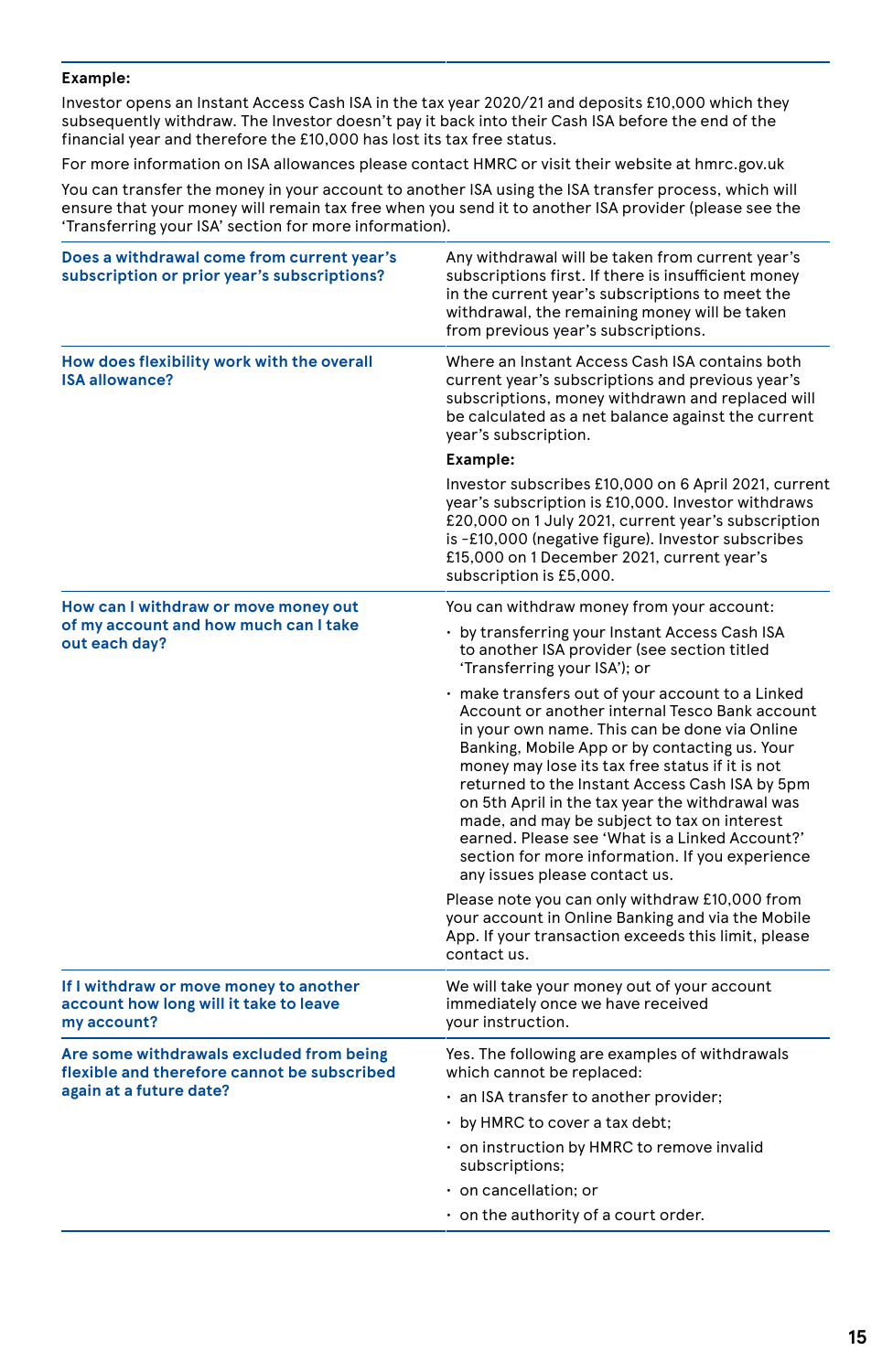#### **How can I send money to another account and when will my money get there?**

| Method                                                      | Cut off time for us<br>to receive and start<br>processing your<br>instruction on the<br>day you tell us to                                                                                                                                                                               | Your money will appear<br>in the other account                                                                          |
|-------------------------------------------------------------|------------------------------------------------------------------------------------------------------------------------------------------------------------------------------------------------------------------------------------------------------------------------------------------|-------------------------------------------------------------------------------------------------------------------------|
| Sending money to<br>other Tesco Bank<br><b>Accounts</b>     | No cut off time.                                                                                                                                                                                                                                                                         | Within 2 hours.                                                                                                         |
| Sending money to another account including linked accounts: |                                                                                                                                                                                                                                                                                          |                                                                                                                         |
| <b>By Faster Payments</b><br>Service                        | No cut off time.                                                                                                                                                                                                                                                                         | Within 2 hours.                                                                                                         |
| <b>By CHAPS</b>                                             | 1.30pm on a Business<br>Day. If you ask us to<br>make the transfer after<br>1.30pm on a Business<br>Day or on a non-<br><b>Business Day we will</b><br>treat your instruction<br>as having been received<br>on the next Business<br>Day and this is when we<br>will start processing it. | On the same Business<br>Day if before the<br>cut-off time.<br>On the next Business<br>Day if after the<br>cut-off time. |

To send money to an account outside Tesco Bank using your Online Banking service or Mobile App the account you are sending the money to must be able to accept Faster Payments and the amount being transferred must be less than £10,000. If these conditions can't be met, we'll tell you straight away that we can't process the payment.

Please note you will only be able to make transfers out of your account to a Linked Account or another internal Tesco Bank account in your own name. This can be done by using Online Banking, Mobile App or by Telephone Banking. Please see 'What is a Linked Account?' section for more information. If you experience any issues please contact us.

When you call us we will give you the following alternative options:

- to send the money by transfer; or
- to provide you with a cheque from your account.

A Business Day is any day from Monday to Friday which is not a bank holiday in England and Wales.

| <b>Cancelling transactions</b>                    |                                                                                                                                                                                                                                                                                                                                                                             |
|---------------------------------------------------|-----------------------------------------------------------------------------------------------------------------------------------------------------------------------------------------------------------------------------------------------------------------------------------------------------------------------------------------------------------------------------|
| Can I cancel<br>a transaction<br>I've authorised? | You can't cancel a transaction you've asked us to make after we've received<br>your request unless it's for a future date. However, if you contact us we'll<br>do what we can to try and stop the transaction. We may charge you any<br>reasonable costs we incur in doing this, which would be proportionate to<br>the work carried out. We'll tell you before we do this. |
| What about<br>future-dated<br>transactions?       | You can change or cancel a transaction you've asked us to make on a date in<br>the future at any time before close of business on the day before the payment<br>is due to be taken from your account.                                                                                                                                                                       |
|                                                   | Standing Orders sending money to your account can only be changed or<br>cancelled from the account the payment was instructed.                                                                                                                                                                                                                                              |
|                                                   | You can change or cancel future transactions by telephoning us or using our<br>Online Banking services.                                                                                                                                                                                                                                                                     |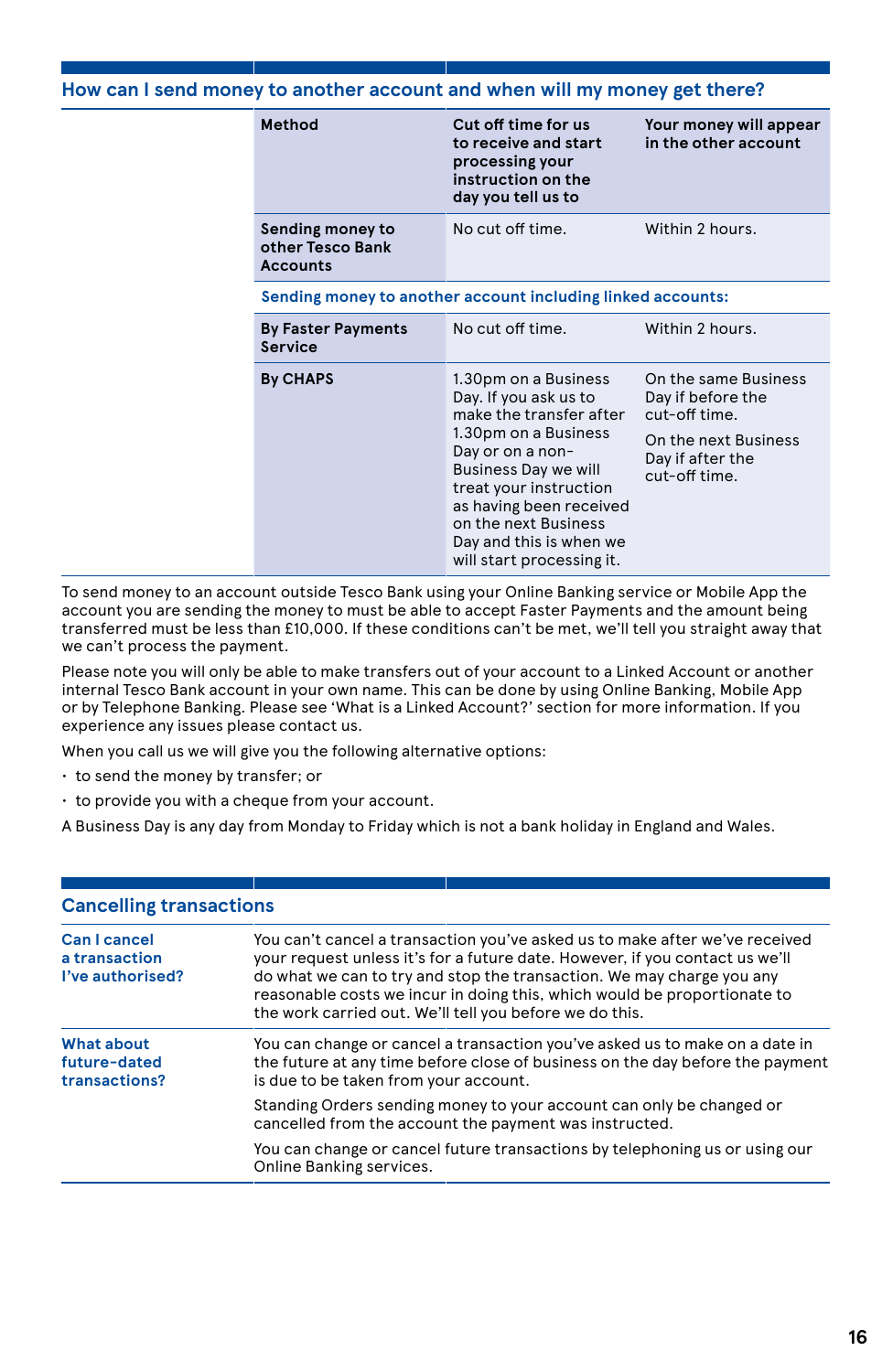# **Other important Cash ISA information**

| What happens if<br>I make a payment to<br>my account which<br>would exceed the<br>annual allowance? | We will refund the payment which caused the over subscription and return<br>it to where it came from. If you sent the money by cheque, we will return the<br>cheque to you and contact you to let you know we have done this. Please note<br>that we will only know if you have reached your annual allowance on your<br>Cash ISA with Tesco Bank, not on any other ISA accounts you may have with<br>other providers.                                                                                                                                                                                                                                                                                                                                                                                                                                                                                                                        |  |
|-----------------------------------------------------------------------------------------------------|-----------------------------------------------------------------------------------------------------------------------------------------------------------------------------------------------------------------------------------------------------------------------------------------------------------------------------------------------------------------------------------------------------------------------------------------------------------------------------------------------------------------------------------------------------------------------------------------------------------------------------------------------------------------------------------------------------------------------------------------------------------------------------------------------------------------------------------------------------------------------------------------------------------------------------------------------|--|
| What happens if I<br>don't send any money<br>to my Cash ISA in a<br>tax year?                       | Your ISA Declaration will expire, which means you will need to complete a new<br>ISA Declaration before you make any further subscriptions in future tax years.<br>We'll let you know if and when you need to do this.                                                                                                                                                                                                                                                                                                                                                                                                                                                                                                                                                                                                                                                                                                                        |  |
| What happens if I'm<br>no longer eligible to<br>make subscriptions<br>to my Cash ISA?               | HMRC has very strict rules on who can have and pay money into an ISA. We<br>must report certain information about your account to HMRC. If we or HMRC<br>find an issue with your Cash ISA (for example, you were not eligible to make<br>some or all of your subscriptions), HMRC will advise us what course of action<br>must be taken to correct the issue. This may include closing your account.<br>We'll always write to you to let you know. We will also let you know if, for any<br>reason, your Tesco Bank Cash ISA has or will become void because of a failure<br>to satisfy the ISA Regulations.                                                                                                                                                                                                                                                                                                                                  |  |
| <b>What happens</b><br>to my Instant Access<br>Cash ISA if I move out<br>of the UK?                 | You must tell us immediately if you are moving out of the UK. You can continue<br>to make subscriptions to your account until the end of the tax year in which<br>you move out of the UK. You will not be able to make any subscriptions in the<br>following tax year unless you are UK resident for that tax year (this does not<br>apply if you are a Crown employee working overseas and paid out of the public<br>revenue of the United Kingdom or married to or in a civil partnership with<br>such a Crown employee). Your money will continue to earn interest, which<br>will remain tax free while you are living outside the UK. For more information<br>about whether or not you are resident in the UK, please contact HMRC. If you<br>do not tell us that you are moving out of the UK, this could result in you making<br>subscriptions to your Cash ISA when you are not eligible to do so, which is a<br>breach of HMRC rules. |  |
| Can I use my Cash ISA<br>as security for a loan?                                                    | No.                                                                                                                                                                                                                                                                                                                                                                                                                                                                                                                                                                                                                                                                                                                                                                                                                                                                                                                                           |  |
| Can I transfer any<br>rights in relation<br>to my Cash ISA to<br>any other person?                  | No.                                                                                                                                                                                                                                                                                                                                                                                                                                                                                                                                                                                                                                                                                                                                                                                                                                                                                                                                           |  |

| <b>Statements</b>                            |                                                                                                                                                                                                                                                                                                                                                                                                                                                                                                                                  |
|----------------------------------------------|----------------------------------------------------------------------------------------------------------------------------------------------------------------------------------------------------------------------------------------------------------------------------------------------------------------------------------------------------------------------------------------------------------------------------------------------------------------------------------------------------------------------------------|
| When will you provide<br>me with statements? | We will provide you with a statement free of charge each month where you've<br>had any activity on your account excluding credit interest. We'll also provide<br>you with an annual statement once per year on the anniversary of your<br>account opening. If you have opted to go paperless on your account, we'll<br>contact you by email or text to let you know that your statement is ready to<br>view electronically. You can view your account balance at any time by using<br>our Online Banking or Mobile App services. |
|                                              | Account statements can also be downloaded by logging into Online Banking.                                                                                                                                                                                                                                                                                                                                                                                                                                                        |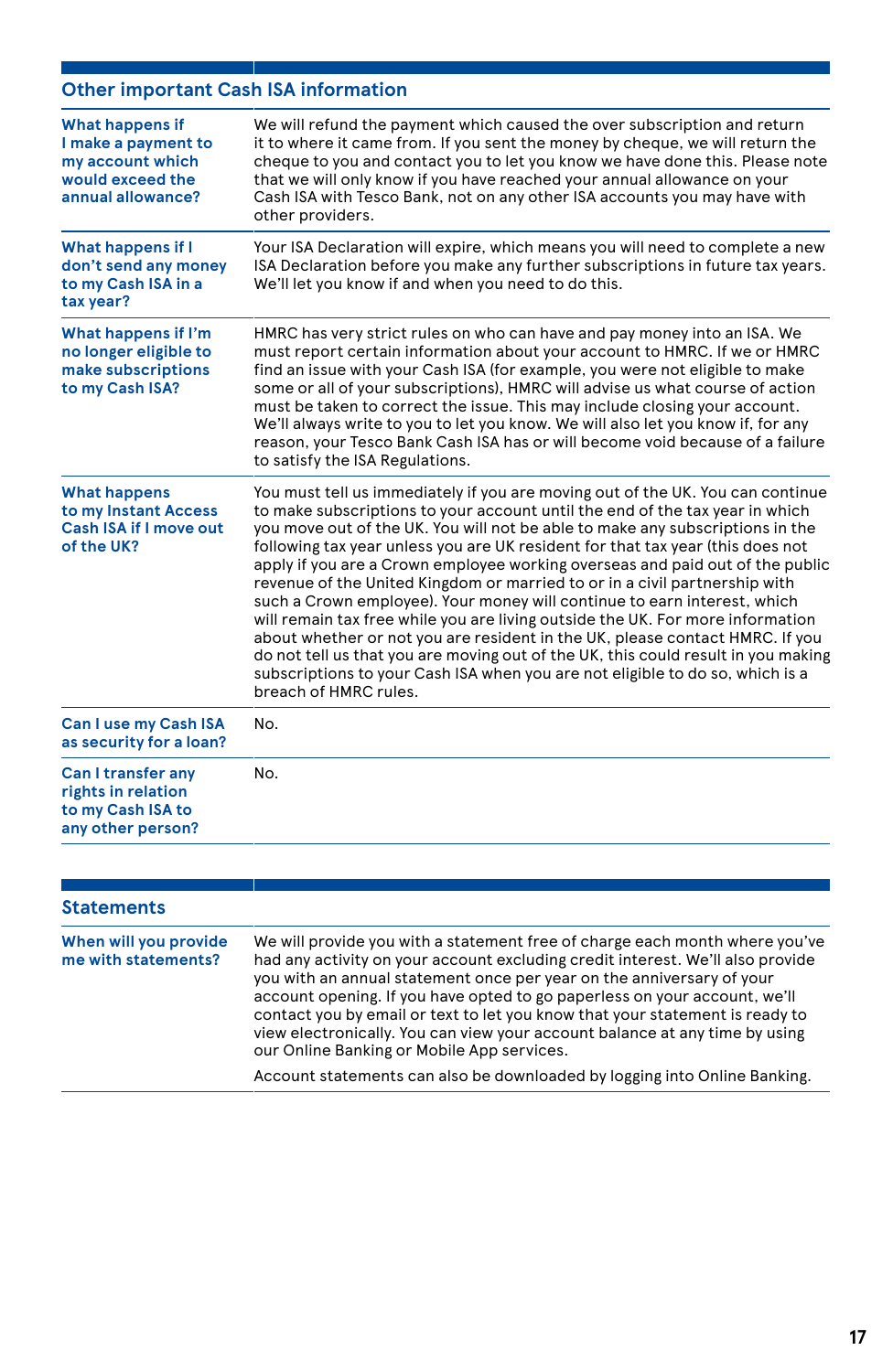### **Powers of Attorney**

| If you've granted a Power of Attorney over your account, that person must<br>service your account by telephone. |
|-----------------------------------------------------------------------------------------------------------------|
|                                                                                                                 |

#### **Protecting your account**

| What should I<br>do to keep my<br>account secure?             | You must:                                                                                                                                                                                                                                                                                                     |
|---------------------------------------------------------------|---------------------------------------------------------------------------------------------------------------------------------------------------------------------------------------------------------------------------------------------------------------------------------------------------------------|
|                                                               | • keep your Online Banking, Telephone Banking and Mobile App security<br>details secret.                                                                                                                                                                                                                      |
|                                                               | $\cdot$ keep all receipts and transaction records secure. If you wish to dispose<br>of them, you should do so in a way that ensures they cannot be read,<br>such as shredding.                                                                                                                                |
|                                                               | You must not:                                                                                                                                                                                                                                                                                                 |
|                                                               | $\cdot$ write down or record their Tesco Bank security details in a way which could<br>be easily understood or recognised by someone else; or                                                                                                                                                                 |
|                                                               | · let anyone else know or use your Tesco Bank security details.                                                                                                                                                                                                                                               |
|                                                               | If you do not keep your account secure you may be liable for transactions<br>which you did not authorise.                                                                                                                                                                                                     |
| What if I think<br>someone else knows<br>my security details? | You must contact us immediately to let us know and to change your<br>security details.                                                                                                                                                                                                                        |
| For security reasons                                          | In order to protect your account we can block your access to it over the<br>telephone via the Mobile App or the Online Banking services. We may also<br>hold or refuse to act on a payment instruction in order to protect your<br>account. We'll only do this if we think it's reasonably necessary because: |
|                                                               | • we believe your security details may have been compromised;                                                                                                                                                                                                                                                 |
|                                                               | there's suspected fraudulent or unauthorised use of your security details;                                                                                                                                                                                                                                    |
|                                                               | • we have been unable to contact you; or                                                                                                                                                                                                                                                                      |
|                                                               | $\cdot$ we believe the account is no longer in use.                                                                                                                                                                                                                                                           |

### **Are there times when I can't access or make transactions on my account?**

| During the account | You will not be able to withdraw money from your account until these checks                                                                                                                                                                                                                                                                                                                                                                                                |
|--------------------|----------------------------------------------------------------------------------------------------------------------------------------------------------------------------------------------------------------------------------------------------------------------------------------------------------------------------------------------------------------------------------------------------------------------------------------------------------------------------|
| opening process    | are complete.                                                                                                                                                                                                                                                                                                                                                                                                                                                              |
|                    | If we do not receive the information we request from you within 30 days of<br>writing to you we'll return your money and close your account. We'll also<br>return any interest earned up until that point to you but will deduct tax from<br>this first. When we close your account in these circumstances we'll treat this<br>as if your account was never opened. This means that you could choose to<br>open a new Cash ISA this tax year subject to HMRC restrictions. |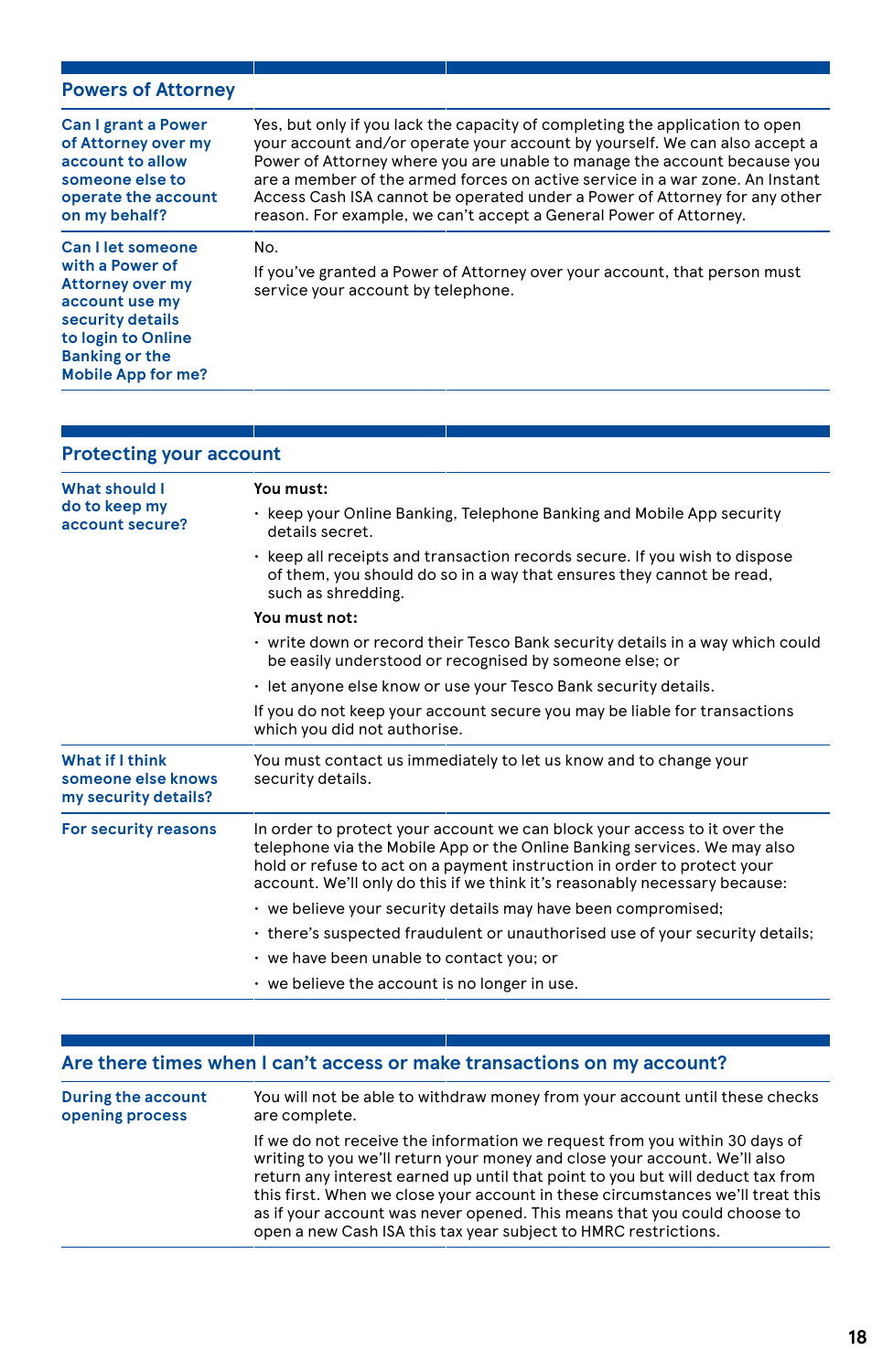| If we have a very<br>good reason we<br>might refuse to carry<br>out a transaction | This would be because:                                                                                                                                                                                                                                                                                                                                                                                                                                                                                                                                |
|-----------------------------------------------------------------------------------|-------------------------------------------------------------------------------------------------------------------------------------------------------------------------------------------------------------------------------------------------------------------------------------------------------------------------------------------------------------------------------------------------------------------------------------------------------------------------------------------------------------------------------------------------------|
|                                                                                   | · you don't have enough money in your account;                                                                                                                                                                                                                                                                                                                                                                                                                                                                                                        |
|                                                                                   | v you would exceed a limit we have set or you would exceed your annual<br>subscription allowance;                                                                                                                                                                                                                                                                                                                                                                                                                                                     |
|                                                                                   | • we have reasonable grounds to suspect fraud, misuse of your account or<br>criminal purposes;                                                                                                                                                                                                                                                                                                                                                                                                                                                        |
|                                                                                   | • we have reasonable grounds to suspect the security of your account has<br>been compromised;                                                                                                                                                                                                                                                                                                                                                                                                                                                         |
|                                                                                   | $\cdot$ we're ordered to do so by a court, regulator or other enforcement authority<br>including HMRC;                                                                                                                                                                                                                                                                                                                                                                                                                                                |
|                                                                                   | the transaction seems unusual when compared to other transactions on<br>your account; or                                                                                                                                                                                                                                                                                                                                                                                                                                                              |
|                                                                                   | • we're informed that you have died.                                                                                                                                                                                                                                                                                                                                                                                                                                                                                                                  |
| Will you tell me if<br>you refuse to carry<br>out a transaction?                  | We'll try to contact you before blocking your access to your account or<br>restricting your ability to make transactions. This can be in writing, by email,<br>by telephone or text message. If we can't contact you we'll take action and<br>tell you about this immediately afterwards. We'll tell you why we have put<br>a restriction in place unless doing so is illegal or goes against reasonable<br>security measures. You can contact us at any time to request that your<br>account, or access to it, is no longer suspended or restricted. |

| <b>Changing the Terms and Conditions</b>                                |                                                                                                                                                                                                                                                                                                                                                                                                                                                                                                                                |  |
|-------------------------------------------------------------------------|--------------------------------------------------------------------------------------------------------------------------------------------------------------------------------------------------------------------------------------------------------------------------------------------------------------------------------------------------------------------------------------------------------------------------------------------------------------------------------------------------------------------------------|--|
| Can you change<br>the Terms and<br>Conditions?                          | Yes. We will always act reasonably when we do this. The terms and conditions<br>will be changed for any of the following reasons:                                                                                                                                                                                                                                                                                                                                                                                              |  |
|                                                                         | $\cdot$ where we believe that the change would make the terms easier to<br>understand or fairer to you:                                                                                                                                                                                                                                                                                                                                                                                                                        |  |
|                                                                         | • we are making changes to the way we look after your account as a result of<br>changes in the banking or financial system, technology, or the systems we<br>use to run our banking business, or as a result of changes in law, industry<br>codes, the decision of an Ombudsman or any other regulatory requirement<br>(or where we expect that there will be a change of this type);                                                                                                                                          |  |
|                                                                         | to respond proportionately to changes in the costs we reasonably incur in<br>providing your account (including funding costs);                                                                                                                                                                                                                                                                                                                                                                                                 |  |
|                                                                         | • to respond proportionately to a change in the Bank of England base rate or<br>any other public-listed market rate;                                                                                                                                                                                                                                                                                                                                                                                                           |  |
|                                                                         | • to introduce new services to the account: or                                                                                                                                                                                                                                                                                                                                                                                                                                                                                 |  |
|                                                                         | • to reflect good banking practice (but we will only make a change for this<br>reason if they are as favourable or more favourable to you).                                                                                                                                                                                                                                                                                                                                                                                    |  |
|                                                                         | If the change is to your disadvantage we will tell you using any of the contact<br>details (including email address) you have given us at least 30 days before we<br>make the change. If you are not happy with the change, you may close your<br>account if you tell us within 60 days of telling you about the change. If the<br>change is not to your disadvantage we will tell you using any of the contact<br>details (including email address) you have given us not more than 30 days<br>after we have made the change. |  |
| Can you change the<br><b>Terms and Conditions</b><br>for other reasons? | Yes, we can change any part of these terms and conditions for any valid<br>reason not stated in these conditions which we tell you at the time, provided<br>that we give you at least 2 months' notice, during which you are free to close<br>your account without charge (provided that you pay off any negative balance<br>on your account during that time).                                                                                                                                                                |  |
|                                                                         |                                                                                                                                                                                                                                                                                                                                                                                                                                                                                                                                |  |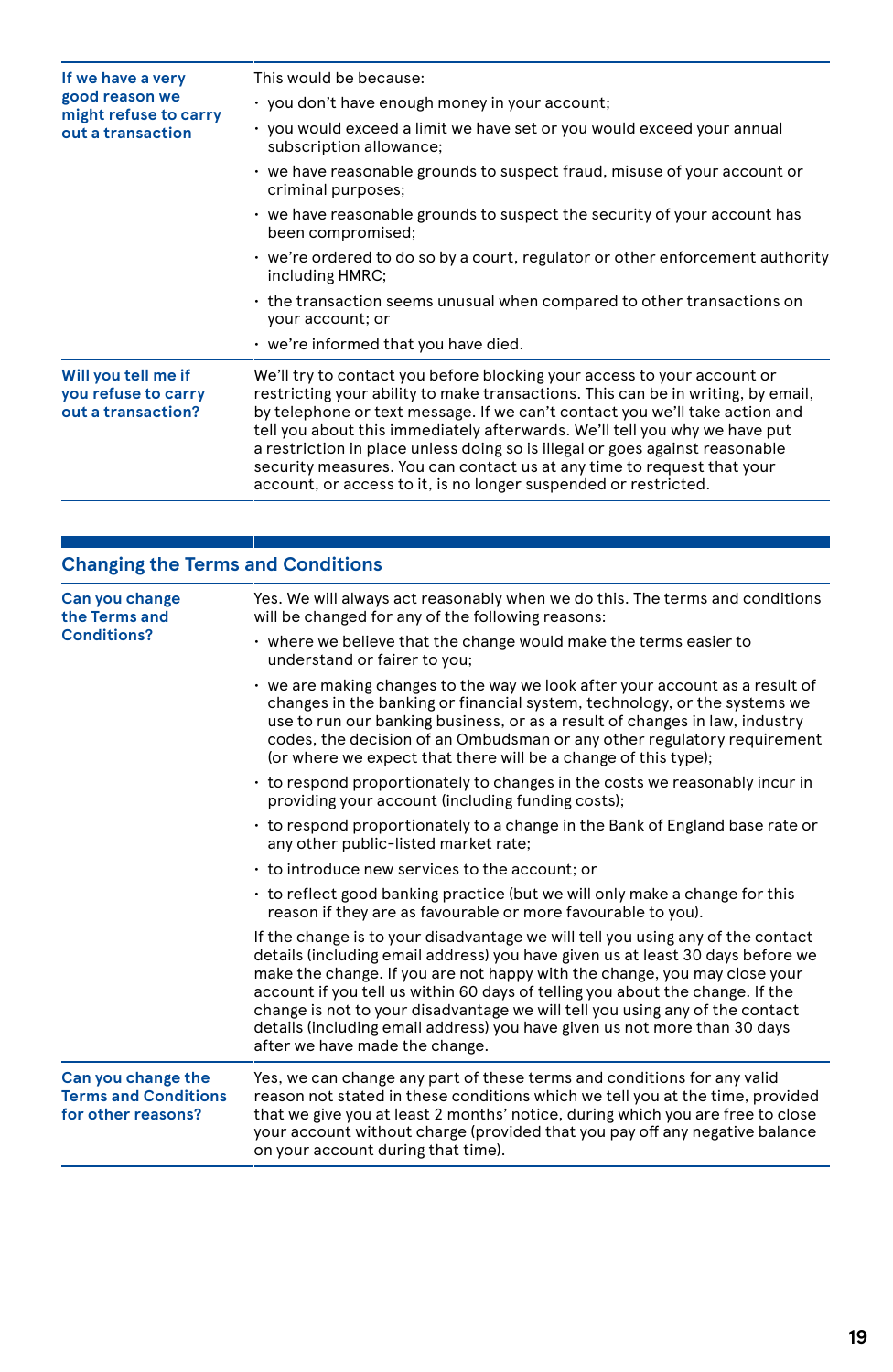| <b>Closing your account</b>                                                                                                                                                                                                                                                                                                                                                                                    |
|----------------------------------------------------------------------------------------------------------------------------------------------------------------------------------------------------------------------------------------------------------------------------------------------------------------------------------------------------------------------------------------------------------------|
| You can close your account at any time. Please remember that if you withdraw<br>money and close your account, the money you withdraw will lose its tax free<br>status. To avoid this, you must use the ISA transfer process to transfer the<br>money in your account to another ISA, either with Tesco Bank or another ISA<br>provider (for more information, please see the 'Transferring your ISA' section). |
| We can close your account by giving you 2 months' written notice that we will<br>do so. If we do this we'll give you the option of transferring your money<br>to another ISA provider before we return your money to you.                                                                                                                                                                                      |
| We can close your account immediately and repay the balance to you, or any<br>person authorised by law, with any interest due; this is always subject to our<br>legal and regulatory obligations, where:                                                                                                                                                                                                       |
| • we have reasonable grounds to suspect there has been (or if we know there<br>has been), fraudulent or criminal activity on your account or any of your<br>other accounts or insurance with us:                                                                                                                                                                                                               |
| · you have seriously or persistently broken any of these Terms and Conditions;                                                                                                                                                                                                                                                                                                                                 |
| $\cdot$ you fail anti-money laundering or other identity checks; or                                                                                                                                                                                                                                                                                                                                            |
| $\cdot$ you are abusive to any of our staff.                                                                                                                                                                                                                                                                                                                                                                   |
| We will close the account with immediate effect if HMRC tell us to close your<br>account (see the section titled 'What happens if I'm no longer eligible to make<br>subscriptions to my Cash ISA?').                                                                                                                                                                                                           |
|                                                                                                                                                                                                                                                                                                                                                                                                                |

# **Section 3 General Conditions**

**These are the General Conditions which apply to the Fixed Rate Cash ISA and Instant Access Cash ISA.**

| <b>Refunds</b>                                                               |                                                                                                                                                                                                                                                                                                                                                                                                                                                                                                                                                                                                                                                                                                    |
|------------------------------------------------------------------------------|----------------------------------------------------------------------------------------------------------------------------------------------------------------------------------------------------------------------------------------------------------------------------------------------------------------------------------------------------------------------------------------------------------------------------------------------------------------------------------------------------------------------------------------------------------------------------------------------------------------------------------------------------------------------------------------------------|
| What should I do if<br>I didn't authorise<br>a transaction or<br>it's wrong? | If you didn't authorise a transaction on your account or if the transaction isn't<br>carried out properly or never arrives, please contact us as soon as possible.<br>We will immediately refund the amount of the item to your account and pay<br>you any interest we would have paid you on the amount. We will always do<br>this unless we have good reason to believe that you have acted fraudulently,<br>deliberately not complied with the terms and conditions of your account or<br>acted with gross negligence. (An example of this might be where you have left<br>your Online Banking or Telephone Banking security details in an obvious place<br>where someone else could use them.) |
|                                                                              | Where this happens, we'll need to investigate the matter further and will<br>do this as quickly as we can. If you don't tell us about your query as soon<br>as possible (and no later than 6 years from the date the transaction took<br>place on your account) you may not receive a refund depending upon<br>the circumstances.                                                                                                                                                                                                                                                                                                                                                                  |
|                                                                              | If you contact us before 3.30pm on a Business Day, we will refund the amount<br>of the item to your account before 5pm on the same day. If you contact us<br>after 3.30pm, over the weekend or on a day that is not a Business Day we<br>will refund the amount of the item to your account before 5pm on the next<br>Business Day. We will pay you any interest we would have paid on the amount<br>that is refunded.                                                                                                                                                                                                                                                                             |
|                                                                              | If we discover you weren't entitled to a refund, we may reclaim the money<br>from your account. This will take effect from the original date of the<br>transaction. We'll let you know if this happens.                                                                                                                                                                                                                                                                                                                                                                                                                                                                                            |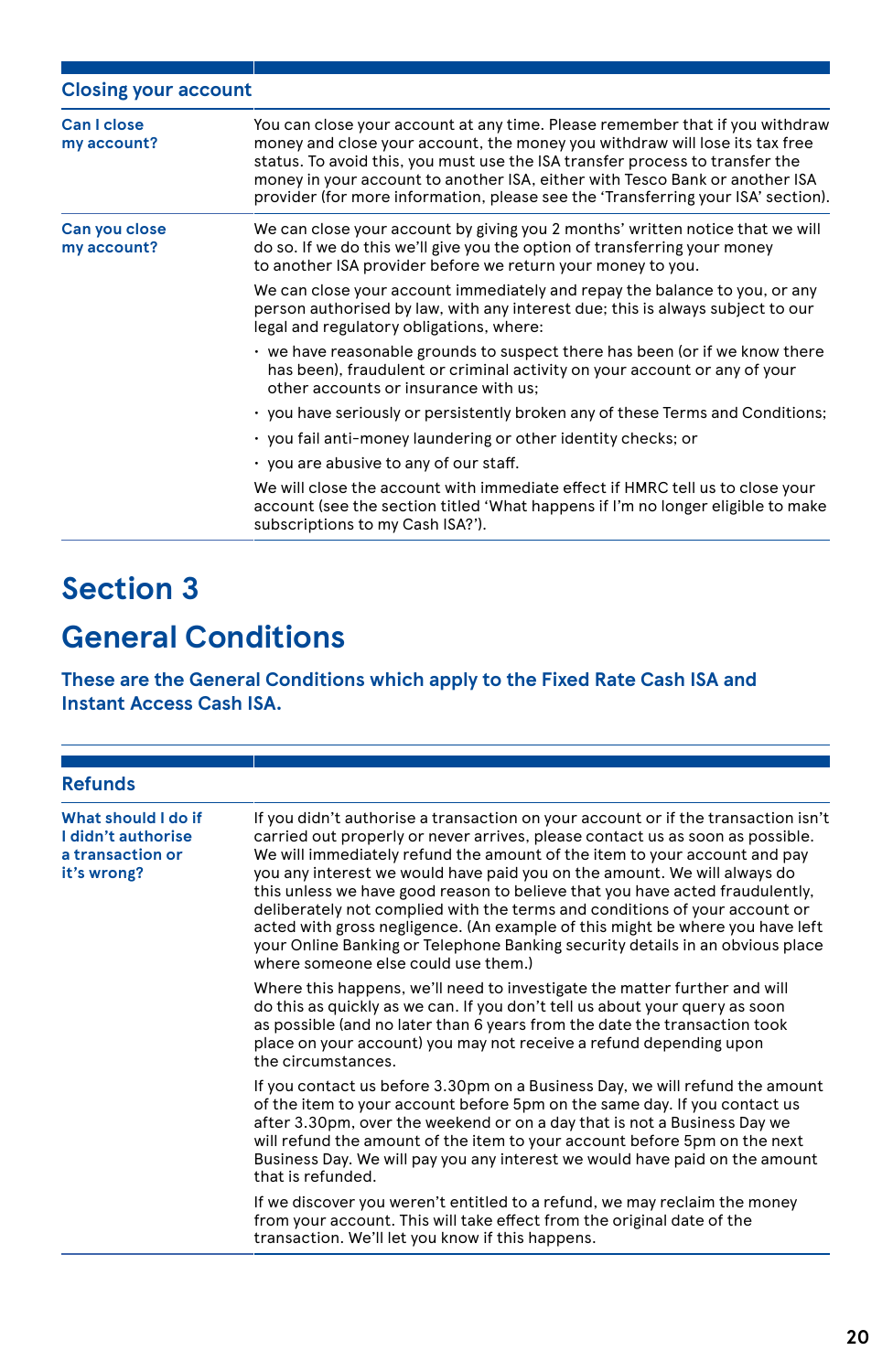| What if I make<br>a mistake with<br>the transaction<br>details?         | Where you've given us incorrect details (for example, you've entered the<br>wrong account number when sending money to another account), we'll<br>take reasonable steps to recover any amounts sent and may charge you a<br>reasonable fee to cover any costs we incur as a result. This may impact your<br>ISA allowance. |
|-------------------------------------------------------------------------|----------------------------------------------------------------------------------------------------------------------------------------------------------------------------------------------------------------------------------------------------------------------------------------------------------------------------|
| What should I do<br>if funds appear<br>in my account I<br>don't expect? | You should contact us immediately. We will then investigate the source of<br>these funds and seek clarification if they are properly due to you.                                                                                                                                                                           |
| Can you withdraw<br>funds from my<br>account without<br>my consent?     | Yes, in situations where we are advised that funds have been incorrectly paid<br>to your account in error, we may withdraw these funds. We will always try to<br>contact you in advance of withdrawing funds, however if we are unable to<br>contact you before we take action we will notify you immediately afterwards.  |

A Business Day is any day from Monday to Friday which is not a bank holiday in England and Wales.

#### **Other information**

- We will not be liable if we break these terms and conditions due (directly or indirectly) to:
	- Abnormal and unforeseen circumstances outside our control the consequences of which would have been unavoidable – this may include the failure of any machine, data processing system or transmission link or delays and failures due to industrial action; or
	- Our obligations under UK law.
- We will not be liable to you:
	- For any loss of business, loss of goodwill, loss of opportunity or loss of profit in any circumstances; or
	- Any loss to you we could not have reasonably anticipated when you gave us the instruction.
- If your address is in Scotland, Scots law applies to these terms and conditions and disputes between us will be referred to the Scottish courts. If your address is elsewhere, English law will apply and disputes will be referred to the courts of the country you live in (England, Wales or Northern Ireland).
- We will communicate with you in English and you can ask for a copy of this document at any time.
- We are the ISA Manager and ISA Provider in relation to your account. We may transfer all or some of our rights and duties as ISA Manager and/or ISA Provider under our agreement with you to another company in the future (this is sometimes called an assignation or assignment). We will only do this where we are satisfied that the company is competent to carry out the duties transferred and will treat you to the same standard as we have.
- You must keep your password and all other personal and security details relating to your account safe and make sure that you don't reveal these to anyone else. If you believe that another person knows any of your security details, please contact us immediately.
- Where an action on your account is confirmed by use of your security details but you confirm that it was not authorised by you, you will not be liable for the transaction if you have kept your security details secret, you have taken reasonable steps to keep your security details safe and you have not acted fraudulently.
- We are required to provide details of all our Cash ISA customers to HMRC. If you are, or become, non-resident in the UK, HMRC may have to share this information with the tax authorities in your country of residence.
- Tesco Bank is a trading name of Tesco Personal Finance plc, registered in Scotland No. SC173199, Registered Office: 2 South Gyle Crescent, Edinburgh EH12 9FQ.
- Tesco Personal Finance plc (trading as Tesco Bank) is authorised by the Prudential Regulation Authority and regulated by the Financial Conduct Authority and the Prudential Regulation Authority. Our registration number is 186022. You can check this on the Financial Services Register by visiting the website fca.org.uk/firms/systems-reporting/register or by contacting the PRA on 0207 601 4878.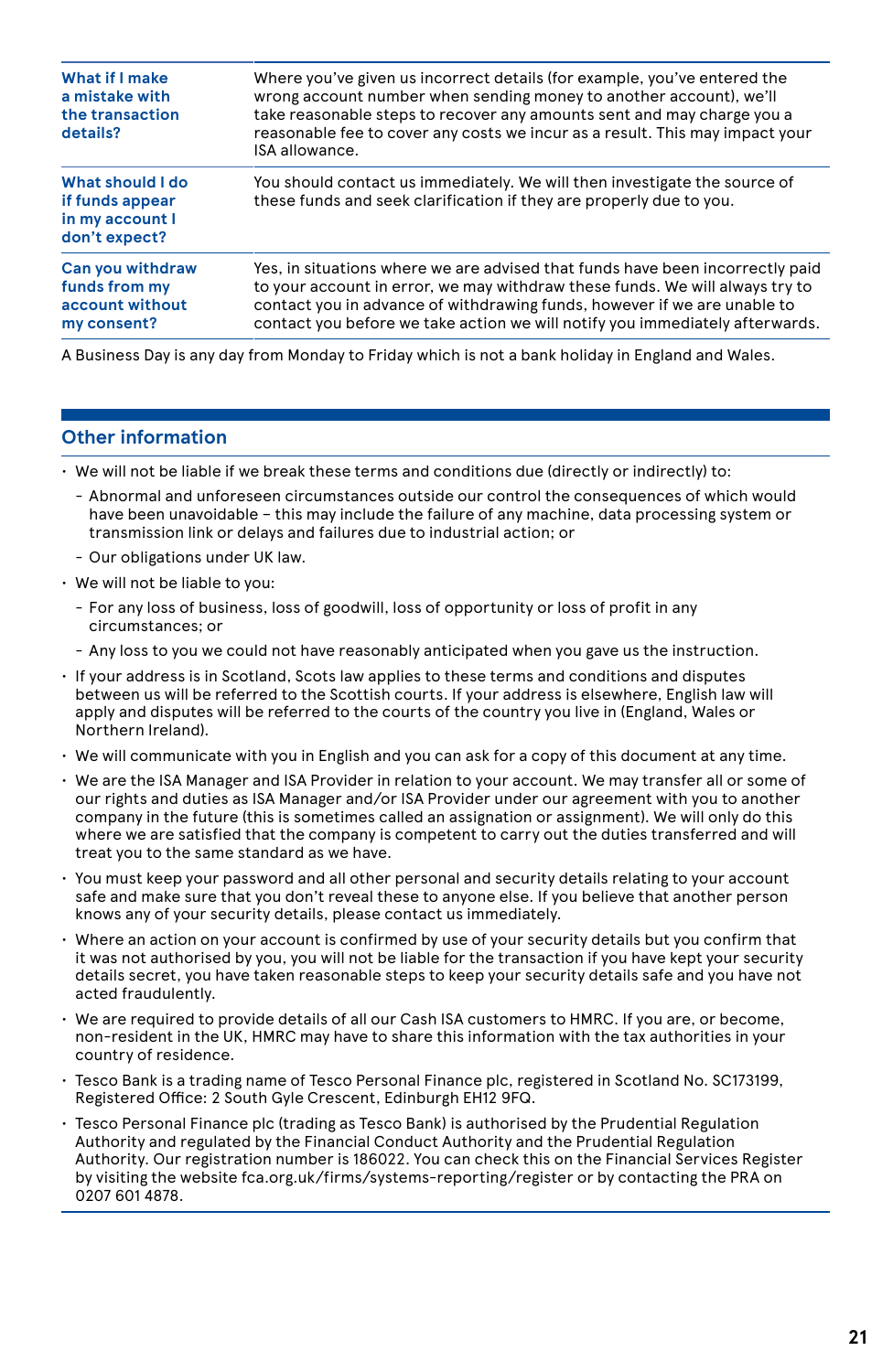#### **How to make a complaint**

Obviously, we hope you never have to make a complaint. If you do, we promise we'll try to resolve it as quickly as we can. You can raise a complaint via our online form on **tescobank.com/complaints**, where you can also find information on our complaint handling process.

Alternatively call us on **0345 678 5678** or write to us at **Tesco Bank, PO Box 27010, Glasgow, G2 2DR**.

If you're not happy with our response to your complaint, you may be able to refer your complaint to the Financial Ombudsman Service (FOS). You can find out more about the FOS by writing to them at **The Financial Ombudsman Service, Exchange Tower, London, E14 9SR** or by telephoning on **0800 023 4567**. Details are also available from their website, **financial-ombudsman.org.uk**

#### **Financial Services Compensation Scheme**

We are covered by the Financial Services Compensation Scheme (FSCS). The FSCS can pay compensation to depositors if a bank is unable to meet its financial obligations. In respect of deposits, an eligible depositor is entitled to claim up to the current FSCS limit for deposits.

For joint accounts each account holder is treated as having a claim in respect of their share so, for a joint account held by two eligible depositors, the maximum amount that could be claimed would be twice the current FSCS limit for deposits. The FSCS limit relates to the combined amount in all the eligible depositor's accounts with the bank, including their share of any joint account, and not to each separate account.

For further information about the compensation provided by the FSCS (including the amounts covered and eligibility to claim) please call us or refer to the FSCS website FSCS.org.uk or call the FSCS on 020 7741 4100 or 0800 678 1100. Please note only compensation related queries should be directed to the FSCS.